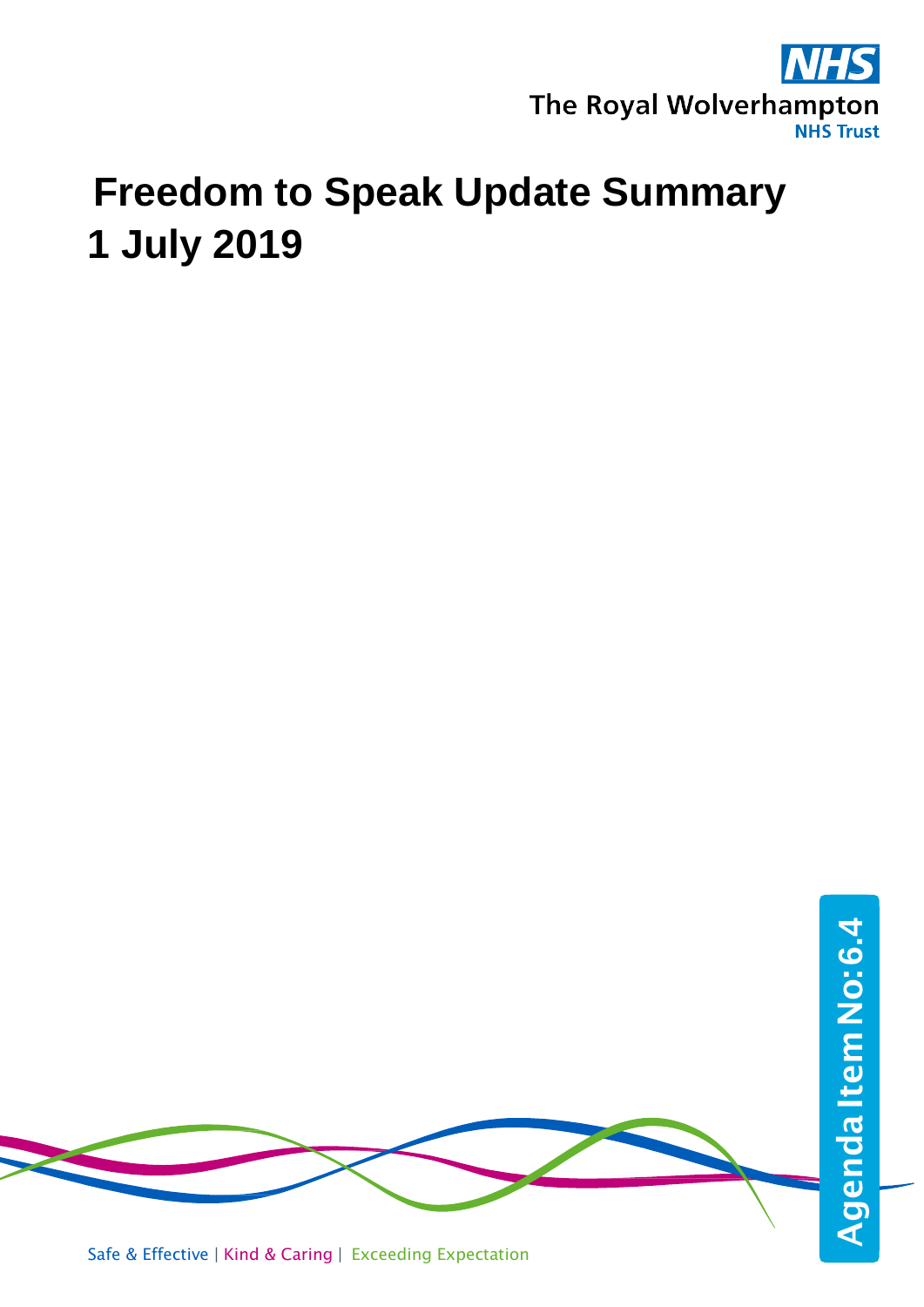## The Royal Wolverhampton NHS Trust



| <b>Trust Board Report</b>                            |                                                                                                                                                                                                                                                                                                                                                                                                                                                                                                                                                                                                                                                                                                                                                                                                                                                                                                                                                                                                                                                                                                                                                                                                                                                                                                                                                                                                                            |
|------------------------------------------------------|----------------------------------------------------------------------------------------------------------------------------------------------------------------------------------------------------------------------------------------------------------------------------------------------------------------------------------------------------------------------------------------------------------------------------------------------------------------------------------------------------------------------------------------------------------------------------------------------------------------------------------------------------------------------------------------------------------------------------------------------------------------------------------------------------------------------------------------------------------------------------------------------------------------------------------------------------------------------------------------------------------------------------------------------------------------------------------------------------------------------------------------------------------------------------------------------------------------------------------------------------------------------------------------------------------------------------------------------------------------------------------------------------------------------------|
| <b>Meeting Date:</b>                                 | $1st$ July 2019                                                                                                                                                                                                                                                                                                                                                                                                                                                                                                                                                                                                                                                                                                                                                                                                                                                                                                                                                                                                                                                                                                                                                                                                                                                                                                                                                                                                            |
| Title:                                               | Freedom to Speak Trust Board Report                                                                                                                                                                                                                                                                                                                                                                                                                                                                                                                                                                                                                                                                                                                                                                                                                                                                                                                                                                                                                                                                                                                                                                                                                                                                                                                                                                                        |
| <b>Executive Summary:</b>                            | This report provides a summary of the last 6 months of Freedom to<br>Speak Up activity within RWT. The report will provide an update on<br>FTSU Cases recorded and monitored;<br>$\circ$<br>Attitudes and behaviours remain the main issues that staff are<br>speaking up about. Most speaking up concerns are being<br>signposted to the Dispute Resolution Policy, HR Process or to<br>senior level management. These last 6 months the FTSU<br>Guardian has escalated speaking up concerns to Medical<br>Director and Chief Nurse.<br>o FTSU Survey Data Results<br>A FTSU Survey was completed in October, 2018 during the<br>FTSU Awareness Week. The results were compared with the<br>survey undertaken in March 2017 and there has been an<br>improved result in the number of staff answering positively in<br>response to the 5 questions Sir Robert Francis identified as part<br>of a Vision for Raising Concerns in the NHS, 2015. The National<br>Staff Survey results for RWT are also comparable with the local<br><b>FTSU Survey</b><br>○ FTSU Trust Strategic Objectives Update<br>The FTSU Guardian has identified some actions that require to<br>be progressed within the Guardian Action Plan to ensure that the<br>Trust FTSU Strategic Objectives are being met. These include<br>-sharing of FTSU Lessons learnt<br>-triangulation of data from HR, Staff Side, Family & Friends<br>Survey & PALs |
| <b>Action Requested:</b>                             | To Note                                                                                                                                                                                                                                                                                                                                                                                                                                                                                                                                                                                                                                                                                                                                                                                                                                                                                                                                                                                                                                                                                                                                                                                                                                                                                                                                                                                                                    |
| For the attention of<br>the Board                    | Data presented throughout the report is based on staff speaking up to<br>the FTSU Guardian, Contact Links and referred to FTSU Guardian                                                                                                                                                                                                                                                                                                                                                                                                                                                                                                                                                                                                                                                                                                                                                                                                                                                                                                                                                                                                                                                                                                                                                                                                                                                                                    |
| <b>Assure</b>                                        |                                                                                                                                                                                                                                                                                                                                                                                                                                                                                                                                                                                                                                                                                                                                                                                                                                                                                                                                                                                                                                                                                                                                                                                                                                                                                                                                                                                                                            |
| <b>Advise</b>                                        | Data presented on <i>themes of concerns</i> reported to FTSU Guardian                                                                                                                                                                                                                                                                                                                                                                                                                                                                                                                                                                                                                                                                                                                                                                                                                                                                                                                                                                                                                                                                                                                                                                                                                                                                                                                                                      |
| <b>Alert</b>                                         | n/a                                                                                                                                                                                                                                                                                                                                                                                                                                                                                                                                                                                                                                                                                                                                                                                                                                                                                                                                                                                                                                                                                                                                                                                                                                                                                                                                                                                                                        |
| <b>Author:</b><br><b>Contact Details:</b>            | Freedom to Speak Up Guardian; Neelam Mehay<br>Neelam.mehay1@nhs.net                                                                                                                                                                                                                                                                                                                                                                                                                                                                                                                                                                                                                                                                                                                                                                                                                                                                                                                                                                                                                                                                                                                                                                                                                                                                                                                                                        |
| <b>Links to Trust</b><br><b>Strategic Objectives</b> | <b>Trust Objectives</b><br>To improve the culture of compassion, safety and quality in every<br>$\bullet$<br>department and service we offer<br>To have an effective, well integrated organisation which operates<br>$\bullet$<br>efficiently<br>To attract, retain and develop all employees and improve<br>$\bullet$<br>employee engagement year on year.                                                                                                                                                                                                                                                                                                                                                                                                                                                                                                                                                                                                                                                                                                                                                                                                                                                                                                                                                                                                                                                                |
| <b>Resource</b><br>Implications:                     | None                                                                                                                                                                                                                                                                                                                                                                                                                                                                                                                                                                                                                                                                                                                                                                                                                                                                                                                                                                                                                                                                                                                                                                                                                                                                                                                                                                                                                       |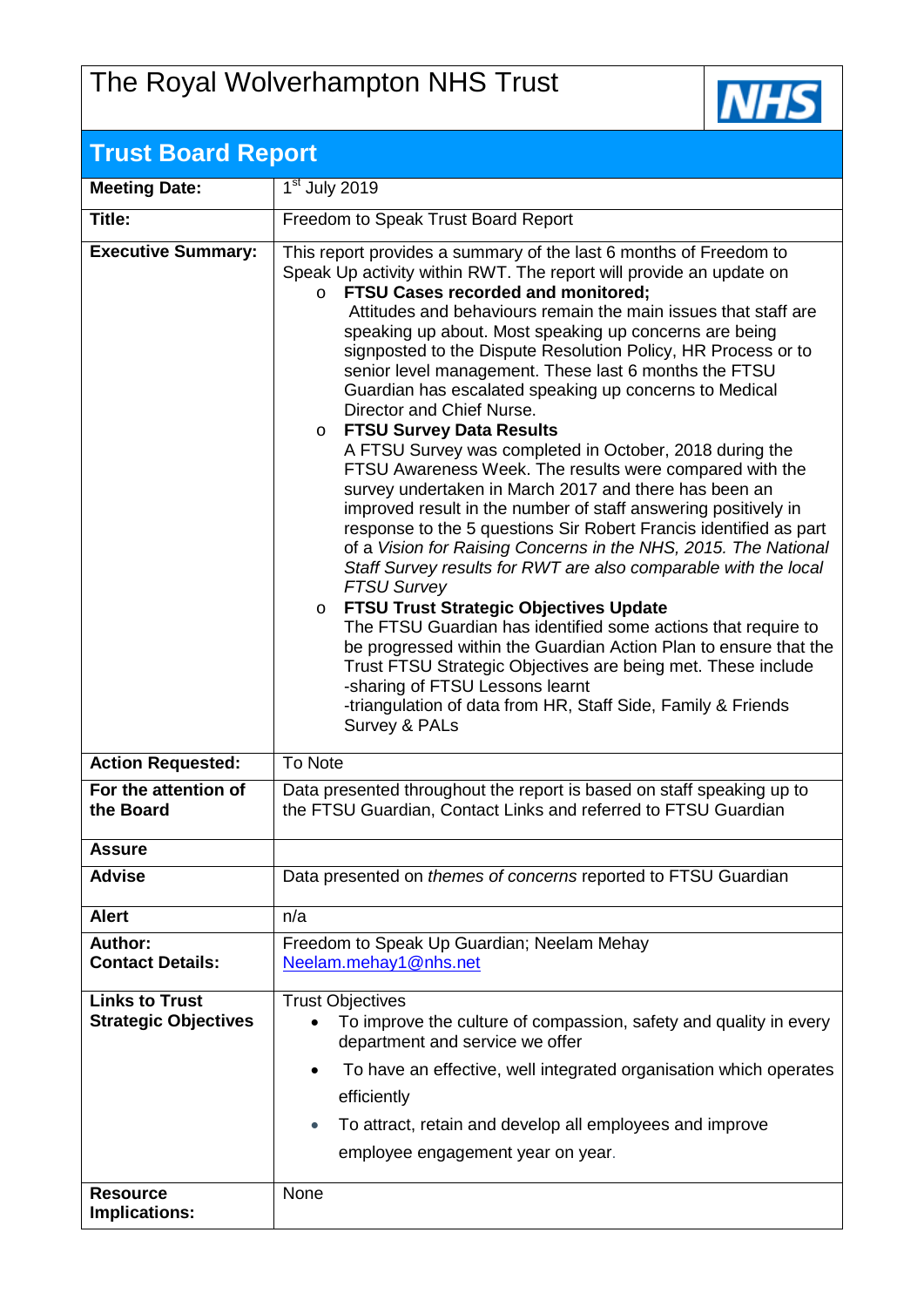| <b>CQC Domains</b>            | <b>Safe:</b> patients, staff and the public are protected from abuse and avoidable harm.          |
|-------------------------------|---------------------------------------------------------------------------------------------------|
|                               | <b>Effective:</b> care, treatment and support achieves good outcomes, helping people              |
|                               | maintain quality of life and is based on the best available evidence.                             |
|                               | <b>Caring:</b> staff involve and treat everyone with compassion, kindness, dignity and            |
|                               | respect.                                                                                          |
|                               | <b>Responsive:</b> services are organised so that they meet people's needs.                       |
|                               | Well-led: the leadership, management and governance of the organisation make sure                 |
|                               | it's providing high-quality care that's based around individual needs, that it encourages         |
|                               | learning and innovation, and that it promotes an open and fair culture.                           |
| <b>Equality and</b>           | Freedom to Speak and all activities involved will ensure that Equality and                        |
| <b>Diversity</b>              | Diversity and Inclusiveness are embedded in the workforce. Protected                              |
| <b>Assessment</b>             | Characteristics of staff raising concerns will be monitored by the Freedom to                     |
|                               | Speak Up Monitoring Form                                                                          |
| <b>Risks: BAF/TRR</b>         |                                                                                                   |
| (describe risk and current    |                                                                                                   |
| risk score)                   |                                                                                                   |
| <b>Public or Private:</b>     | Public                                                                                            |
| (with reasons if private)     |                                                                                                   |
|                               |                                                                                                   |
| <b>Other formal bodies</b>    | no                                                                                                |
| involved:                     |                                                                                                   |
|                               |                                                                                                   |
| References:                   | n/a                                                                                               |
| (eg from/to other committees) |                                                                                                   |
|                               |                                                                                                   |
|                               |                                                                                                   |
| <b>NHS Constitution:</b>      | In determining this matter, the Board should have regard to the Core                              |
| (How it impacts on any        |                                                                                                   |
| decision-making)              | principles contained in the Constitution of:<br>Equality of treatment and access to services<br>□ |
|                               | High standards of excellence and professionalism<br>$\Box$                                        |
|                               | $\Box$<br>Service user preferences                                                                |
|                               | Cross community working<br>п                                                                      |
|                               | <b>Best Value</b><br>$\Box$                                                                       |
|                               | П<br>Accountability through local influence and scrutiny                                          |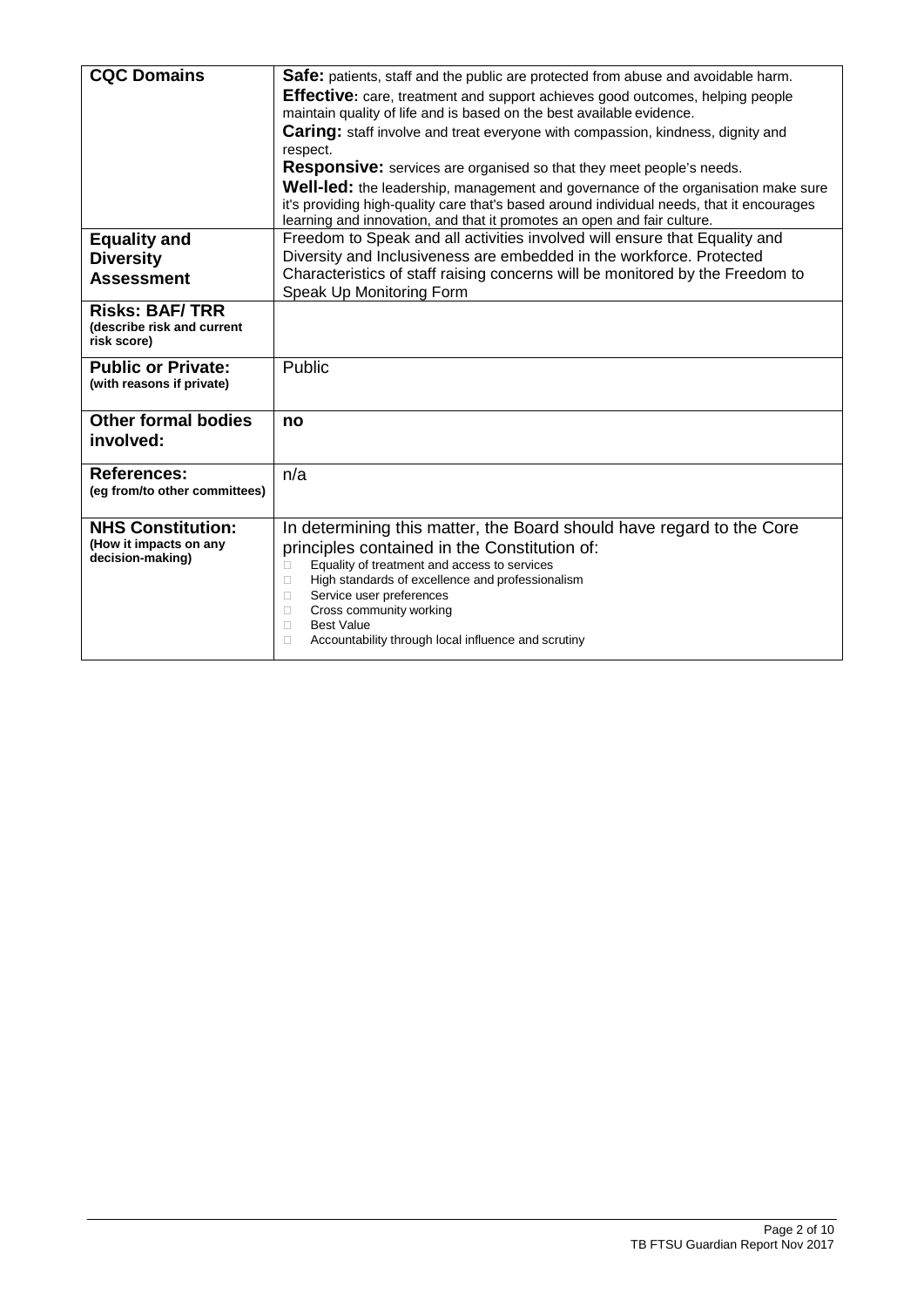|                | <b>Report Details</b> |                                                                             |                                                                                                                                                                                                                                                                                                                                                                                                                                                                                                                                                                                                                                                                                                                                                                                                                                                       |                                              |                                                            |                                     |                                  |
|----------------|-----------------------|-----------------------------------------------------------------------------|-------------------------------------------------------------------------------------------------------------------------------------------------------------------------------------------------------------------------------------------------------------------------------------------------------------------------------------------------------------------------------------------------------------------------------------------------------------------------------------------------------------------------------------------------------------------------------------------------------------------------------------------------------------------------------------------------------------------------------------------------------------------------------------------------------------------------------------------------------|----------------------------------------------|------------------------------------------------------------|-------------------------------------|----------------------------------|
| 1              |                       |                                                                             | <b>RWT FTSU Bi-Annual Update</b>                                                                                                                                                                                                                                                                                                                                                                                                                                                                                                                                                                                                                                                                                                                                                                                                                      |                                              |                                                            |                                     |                                  |
|                |                       | positive feedback.                                                          | RWT have been working towards creating a safe speaking up culture and ensuring that<br>speaking up is business as usual across the Trust.<br>The Trust now have 12 Contact Links, (Staff Volunteers) supporting the FTSU programme and<br>the Guardian is keen to further recruit more Contact Links across the organisation.<br>Freedom to Speak Up workshops have been organised and are split into workshops for<br>managers and workshops for employees, both exploring FTSU barriers, handling and<br>managing concerns, individual values and behaviours and how this all contributes to a safe<br>environment for speaking up. Three workshops have already been delivered and have received<br>The FTSU Guardian has also provided information of Freedom to Speak Up activity for the<br>RTW Annual Report and RWT's Annual Equality Report. |                                              |                                                            |                                     |                                  |
| $\overline{2}$ |                       |                                                                             | <b>Freedom to Speak Up Cases Recorded and Monitored</b>                                                                                                                                                                                                                                                                                                                                                                                                                                                                                                                                                                                                                                                                                                                                                                                               |                                              |                                                            |                                     |                                  |
|                |                       | Year &<br>Quarter<br>Q4<br>2018/19<br>$*Q1$<br>2019/20<br><b>HR Process</b> | The Freedom to Speak Up Guardian has received the following number of cases;<br>Total number of cases<br>brought to Freedom to<br>Speak Up Guardians,<br>Champions and<br>Ambassadors in our<br>trust<br>11<br>5<br>*please note this quarter is not yet complete and only includes case reported until May, 2019)<br>The Guardian currently has 20 cases that open and require support and input from the FTSU<br>Guardian. These case are being addressed through either a;<br><b>Executive Director Escalation</b><br>Organisation Development approach<br>Below is a chart showing the number of speaking up concerns the FTSU Guardian has open<br>and closed by each quarter. Some FTSU Cases are on-going complex cases.                                                                                                                       | Cases raised<br>anonymously<br>0<br>$\Omega$ | Patient<br>safety/quality<br>$\overline{5}$<br>$\mathbf 0$ | Bullying or<br>harassment<br>5<br>5 | Suffering<br>detriment<br>4<br>0 |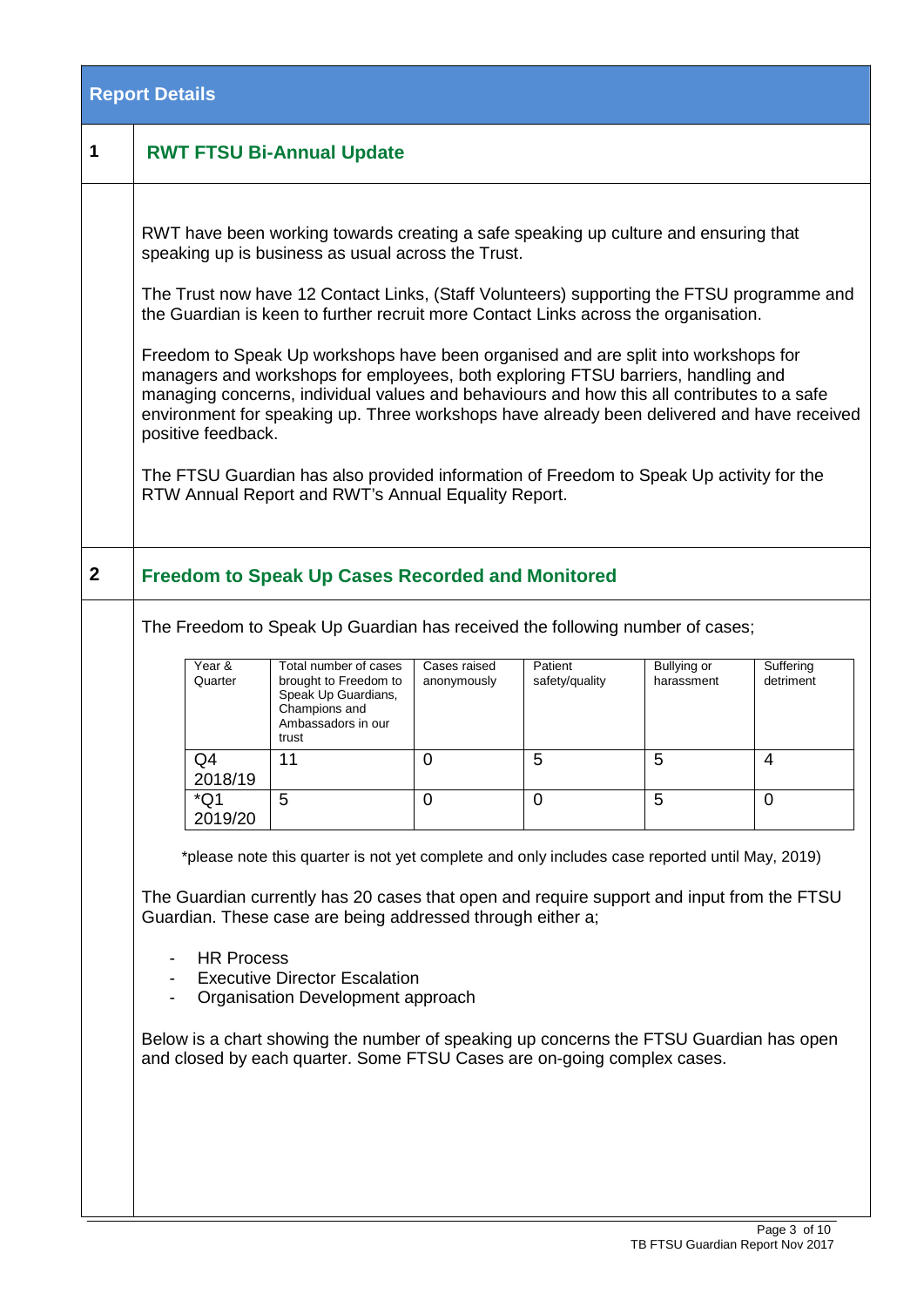

#### **How concerns were received**

The majority of the concerns are being reported directly to the FTSU Guardian however, some concerns are referred to the FTSU Guardian by the HR Advisory Team or Executive team. Only one caser this quarter has been referred through the Contact Links route and plans are in place to re-launch the Contact Link Role & Profile and to further recruit more contact links. The FTSU Guardian has also been referring cases to the Contact Links as part of the Speaking Up support to individual staff members where appropriate. This has been successful with two cases that FTSU Guardian has asked Contact Links to support, as it has engaged staff and the Contact Link with the Speaking Up process in a positive way.

Below is a breakdown of Speaking Up concerns between January 2019 to May 2019.

#### **Speaking Up by Divisions**



Although there have been no speaking up concerns raised this last two quarters there are cases that FTSU Guardian is supporting or involved in a HR Process that relate to Division 3.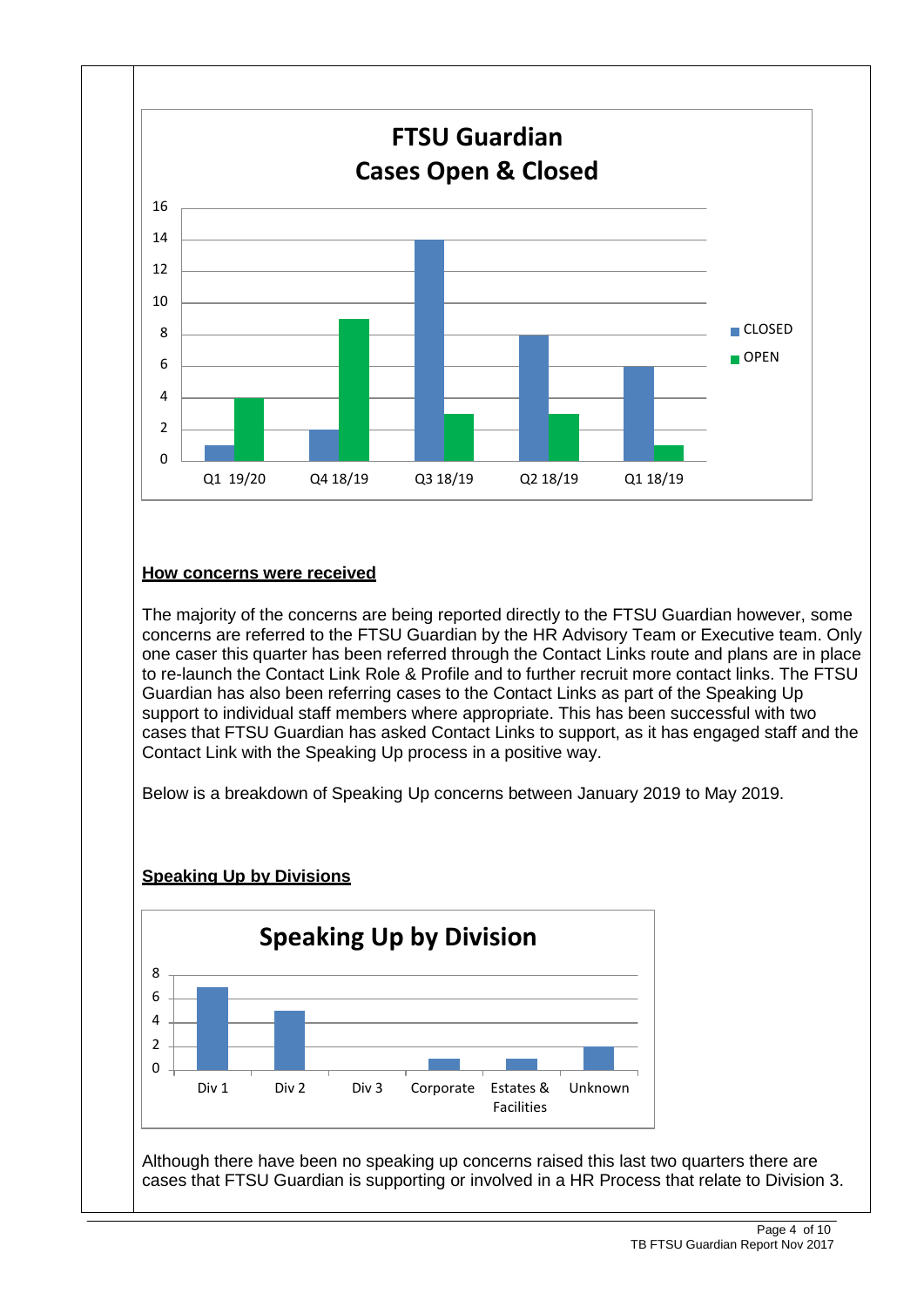#### **Themes of Speaking Up**

The FTSU Guardian records speaking up concerns under a main theme and possibly one or two other sub-themes. Attitudes and Behaviours consistently remain as the main theme for Speaking Up. This has been a common trend over the last 24 months of speaking up at RWT and is reflective of FTSU data nationally.



### **Routes through which concerns have been referred onto**

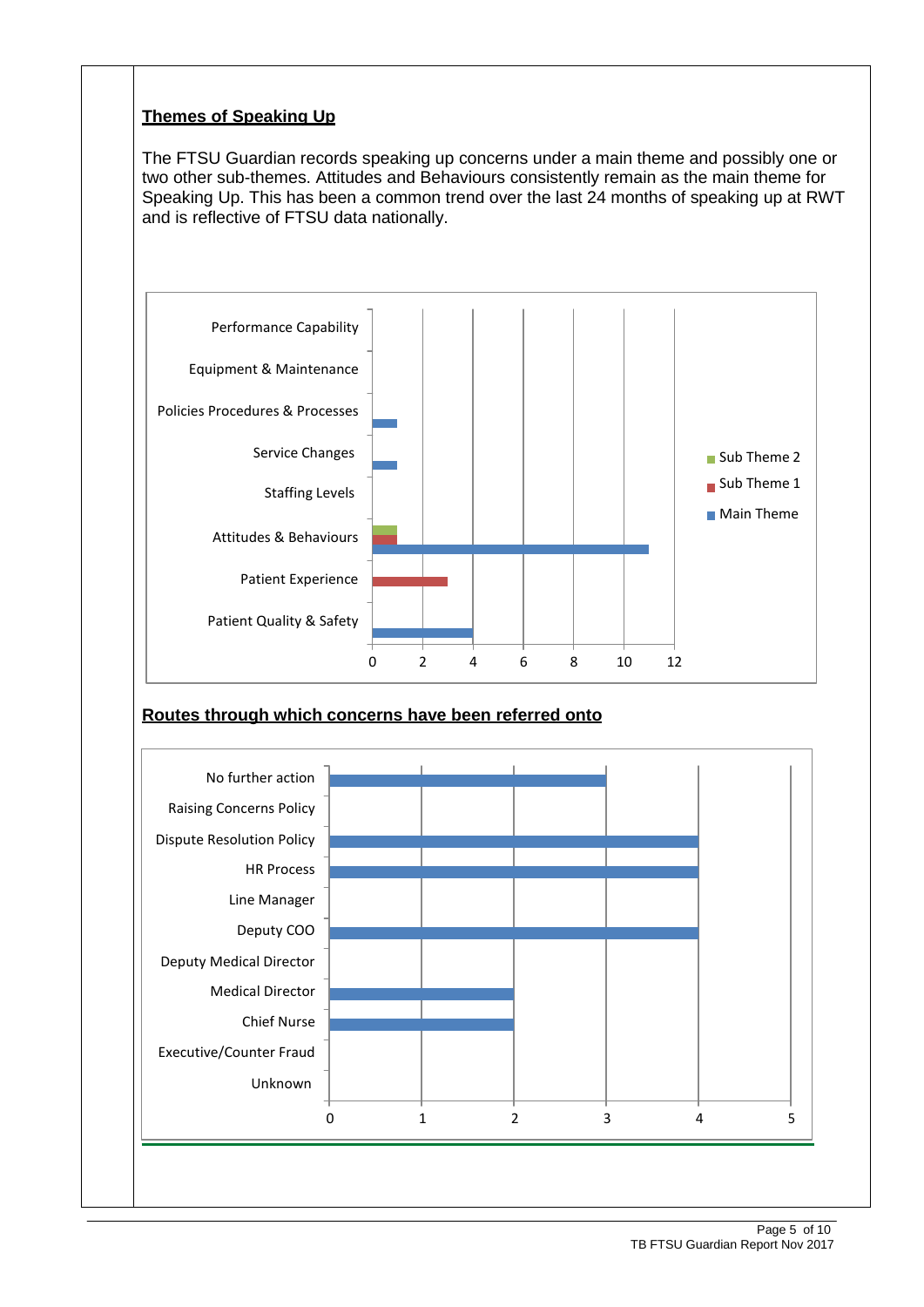Speaking Up concerns these last two quarters that have been directed to Executive and Senior Managers of the organisation have applied the principles and values of the organisation, ensuring speaking up concerns are addressed using an inclusive person-centred approach to addressing the concerns rather than immediately resorting to the application of a formal policy or procedure. This has been well received by the reporters and is in line with National Guardian Office recommendations to an organisations response to speaking up concerns.

#### **FTSU Challenges**

- Speaking up concerns raised in previous quarters which have been channelled through a HR Process or the Dispute Resolution Policy have been lengthy and frustrating for the individuals. The FTSU Guardian in some cases should ensure feedback to the staff speaking up and not assume that staff are being updated through management or HR feedback.
- Lack of evidence or facts is one of the barriers that exist when the organisation begins to examine the facts of staff that are speaking up, which has led to disengagement and frustration of the individuals speaking up
- The Guardian has also recognised that speaking up concerns that have been escalated to line/senior management often lack feedback element of handling concerns. Roles, responsibilities and expectations of managers handling the concerns, the FTSU Guardian and of the staff speaking up should be identified in the very early stages of the speaking up process

#### **Feeling safe to speak up**

It has been encouraging to see that no concerns have been reported anonymously to the Freedom to Speak Up Guardian or staff who have reported concerns into the HR Department. As the previous 6 months saw an increase in the number of staff speaking up in confidence/anonymously to the FTSU Guardian.

#### **Who is speaking up at RWT**

The below chart shows the number of staff by their staffing group that have spoken up between January 2019 and May 2019

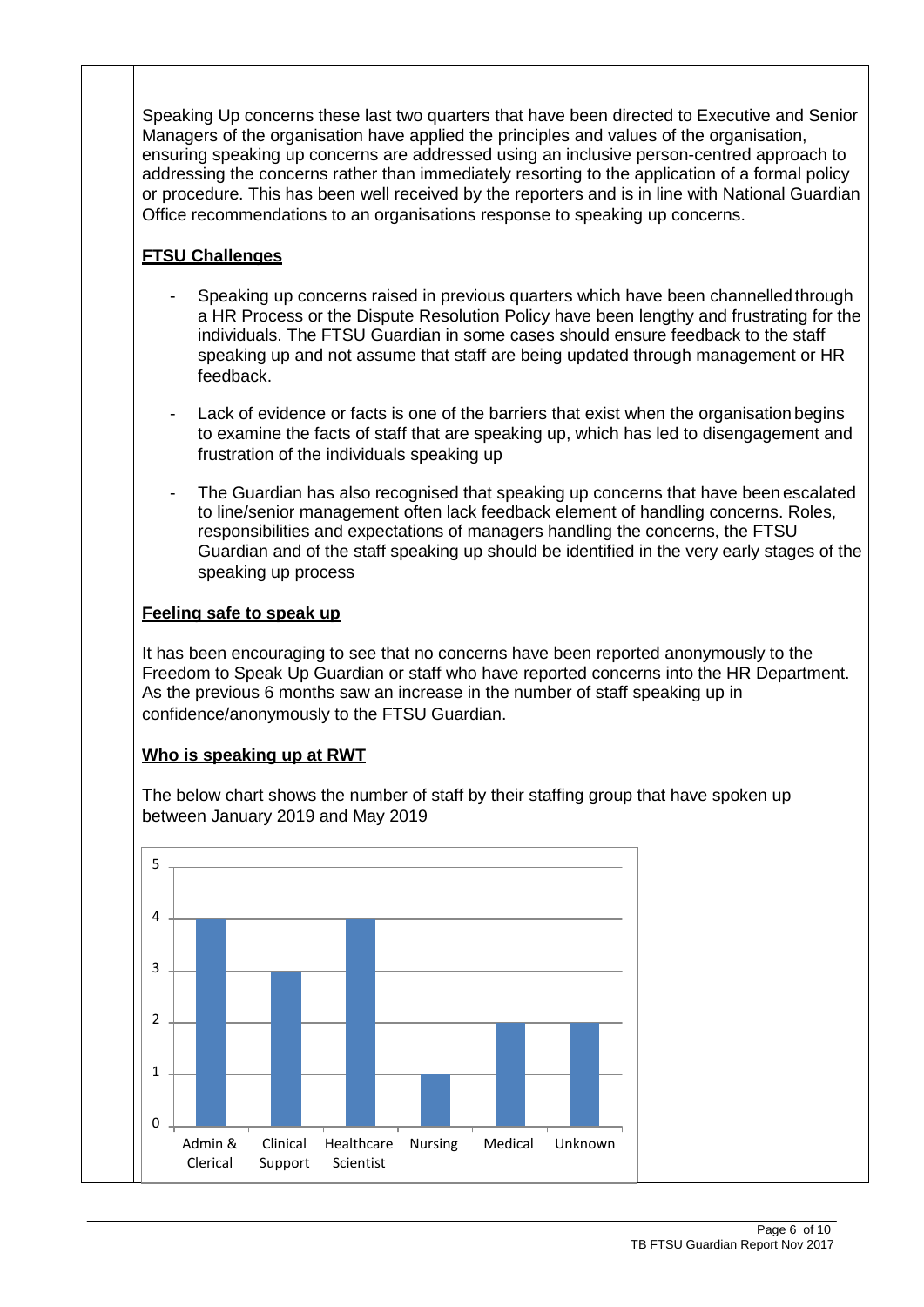| <b>FTSU Survey Results</b>                                                              |                                                                                                                                                                                                                                                                                            |                            |            |            |  |
|-----------------------------------------------------------------------------------------|--------------------------------------------------------------------------------------------------------------------------------------------------------------------------------------------------------------------------------------------------------------------------------------------|----------------------------|------------|------------|--|
|                                                                                         | FTSU Survey Results March 2017 & October 2018                                                                                                                                                                                                                                              |                            |            |            |  |
|                                                                                         | The October, 2018 Speak Up Campaign generated a wealth of data and feedback. There has<br>been approx. 1,200 responses to the FTSU Survey which was based on the Sir Robert Francis<br>Speak Up Review compared with 400 responses from the March 2017 Survey.                             |                            |            |            |  |
|                                                                                         | This data has enabled us to compare results with the previous year and is useful to measure<br>the impact Freedom to Speak is having within the organisation. It has also been reassuring to<br>see an increased number of the respondents to the Survey as a measure of staff engagement. |                            |            |            |  |
| The questions asked where;<br>2. I feel safe to raise a concern                         | 1. I feel confident to speak up and raise a concern<br>3. I know that concerns are investigated<br>4. I will be given feedback if I raise a concern<br>5. I will be thanked for speaking up                                                                                                |                            |            |            |  |
|                                                                                         | Below is the number of staff that replied 'Yes' to the questions above;                                                                                                                                                                                                                    |                            |            |            |  |
|                                                                                         |                                                                                                                                                                                                                                                                                            | <b>FTSU Survey Results</b> |            |            |  |
|                                                                                         |                                                                                                                                                                                                                                                                                            | 2017 March 2018 Oct        |            |            |  |
| 64%<br>61%                                                                              | 59%<br>58%                                                                                                                                                                                                                                                                                 | 47%<br>40%                 | 38%<br>32% | 28%<br>20% |  |
| Confident                                                                               | Safe                                                                                                                                                                                                                                                                                       | Investigated               | Feedback   | Thanked    |  |
| the 2015 Speak Up Review:<br>Raising a concern<br>2.<br>Examining the facts<br>3.<br>4. | The results here show an increased trend in the questions asked in ensuring the organisation<br>supports the five basic steps in a speaking up process as identified by Sir Robert Francis within<br>1. Identifying that something might be wrong<br><b>Outcomes &amp; Feedback</b>        |                            |            |            |  |

5. Reflecting & Moving Forward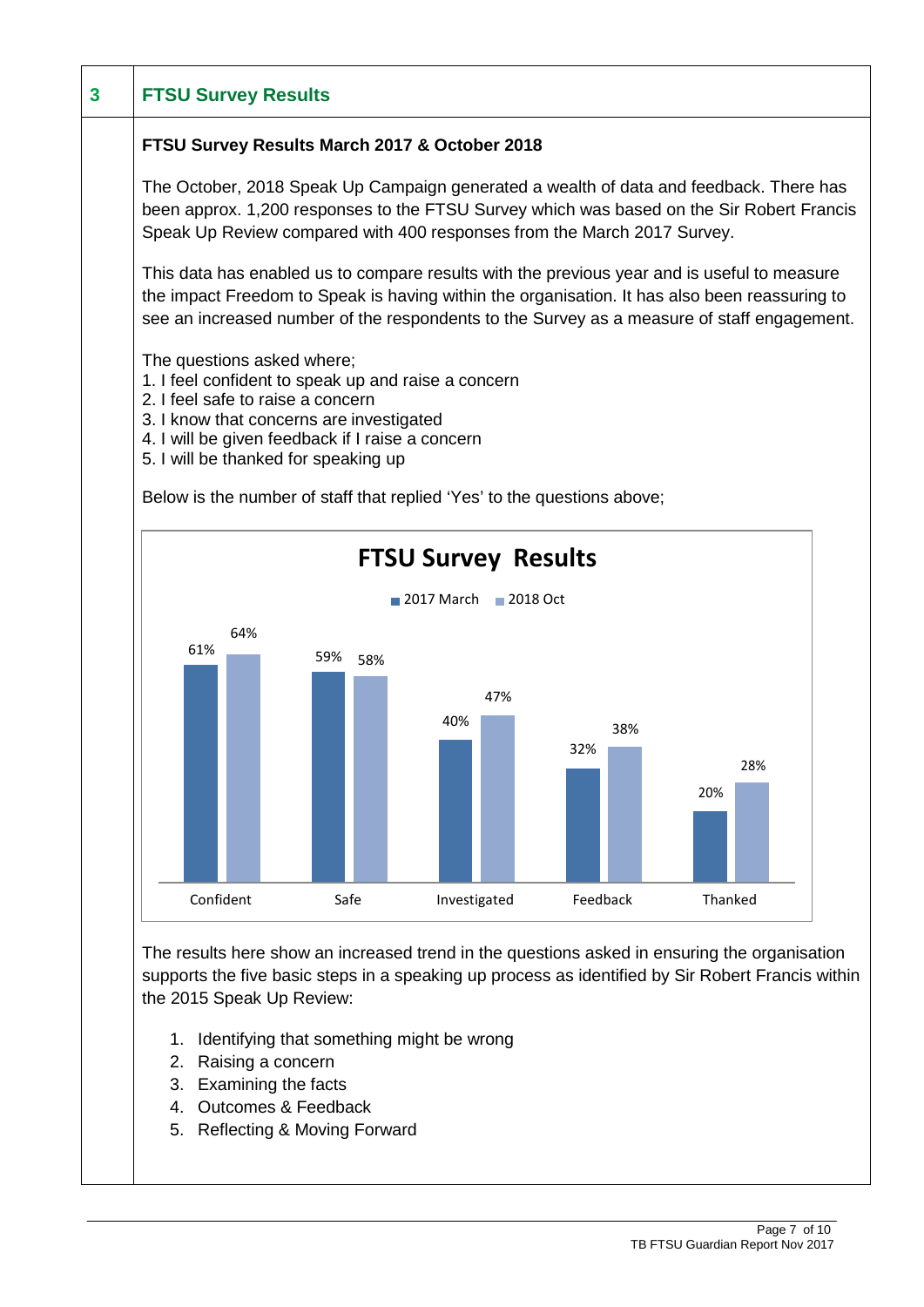|                         | barriers present, for individuals within the speaking up process.<br>on Quality of Care, Safety Culture & Staff Engagement                                               | There is room to improve on these results and a requirement for more organisational<br>developmental work to be carried out to encourage a safe speaking up environment. The<br>Workshops delivered by the FTSU Guardian have begun to explore this in more detail and the<br>The National Staff Survey 2018 has also highlighted a similar trend with an improved result in<br>staff feeling secure to raise concerns of unsafe clinical practice; confident concerns will be<br>addressed and acted upon by the organisation with above average scores of staff reporting                                                                                                                                                                                                                                                                                                                                                        |
|-------------------------|--------------------------------------------------------------------------------------------------------------------------------------------------------------------------|------------------------------------------------------------------------------------------------------------------------------------------------------------------------------------------------------------------------------------------------------------------------------------------------------------------------------------------------------------------------------------------------------------------------------------------------------------------------------------------------------------------------------------------------------------------------------------------------------------------------------------------------------------------------------------------------------------------------------------------------------------------------------------------------------------------------------------------------------------------------------------------------------------------------------------|
| $\overline{\mathbf{3}}$ | <b>FTSU Trust Objectives Update</b>                                                                                                                                      |                                                                                                                                                                                                                                                                                                                                                                                                                                                                                                                                                                                                                                                                                                                                                                                                                                                                                                                                    |
|                         | Wide Vision and Values.<br>Vision-<br>received and acted upon.<br>organisation.<br><b>Objectives</b><br>actions that have already taken place to support the objectives. | The Trust Board agreed to a Freedom to Speak Up Vision and identified 5 Strategic Objectives<br>December 2018 to ensure we deliver on Freedom to Speak Up throughout the organisation.<br>The Vision is currently being re-designed as it is currently similar in design to the RWT Trust<br>The Vision and Objectives the RWT Trust Board have agreed to are as follows;<br>As an NHS Trust we are committed to promoting a culture of openness and transparency,<br>enabling speaking up to become business as usual. We will form a safe environment,<br>empowering employees to speak up with confidence knowing their concerns will be well<br>In doing so this will enable RWT to ensure that patient safety, staff experience and continuous<br>improvement remain at the heart of delivering Freedom to Speak Up throughout the<br>The FTSU strategic objectives are listed below and FTSU Guardian has provided a list of |
|                         | <b>FTSU Objective</b>                                                                                                                                                    | What RWT have delivered to support the objective                                                                                                                                                                                                                                                                                                                                                                                                                                                                                                                                                                                                                                                                                                                                                                                                                                                                                   |
|                         | Raise the profile and<br>develop a culture where<br>speaking up becomes normal<br>practice to address concerns                                                           | Managers & Employees Workshops<br>$\bullet$<br>CEO introduction of FTSU at the Trust Induction<br><b>FTSU Market Place Induction</b><br><b>Nurse Induction</b><br>$\bullet$<br>FTSU Guardian presentation to -University of<br>$\bullet$<br>Wolverhampton Nursing Degree Programme<br>Junior Doctor Forum presentations<br>$\bullet$<br>FTSU dedicated web pages<br>$\bullet$<br>FTSU week long campaign March 2017<br>$\bullet$<br>FTSU week long campaign October 2018<br>$\bullet$<br>Posters/screen savers                                                                                                                                                                                                                                                                                                                                                                                                                     |
|                         | Develop mechanisms to<br>empower and encourage<br>staff to speak up safely                                                                                               | Role of the FTSU Guardian<br><b>Contact Link Support Service</b><br>Datix - online platform for Speaking Up<br>Mangers Workshop and Managers Guide document                                                                                                                                                                                                                                                                                                                                                                                                                                                                                                                                                                                                                                                                                                                                                                        |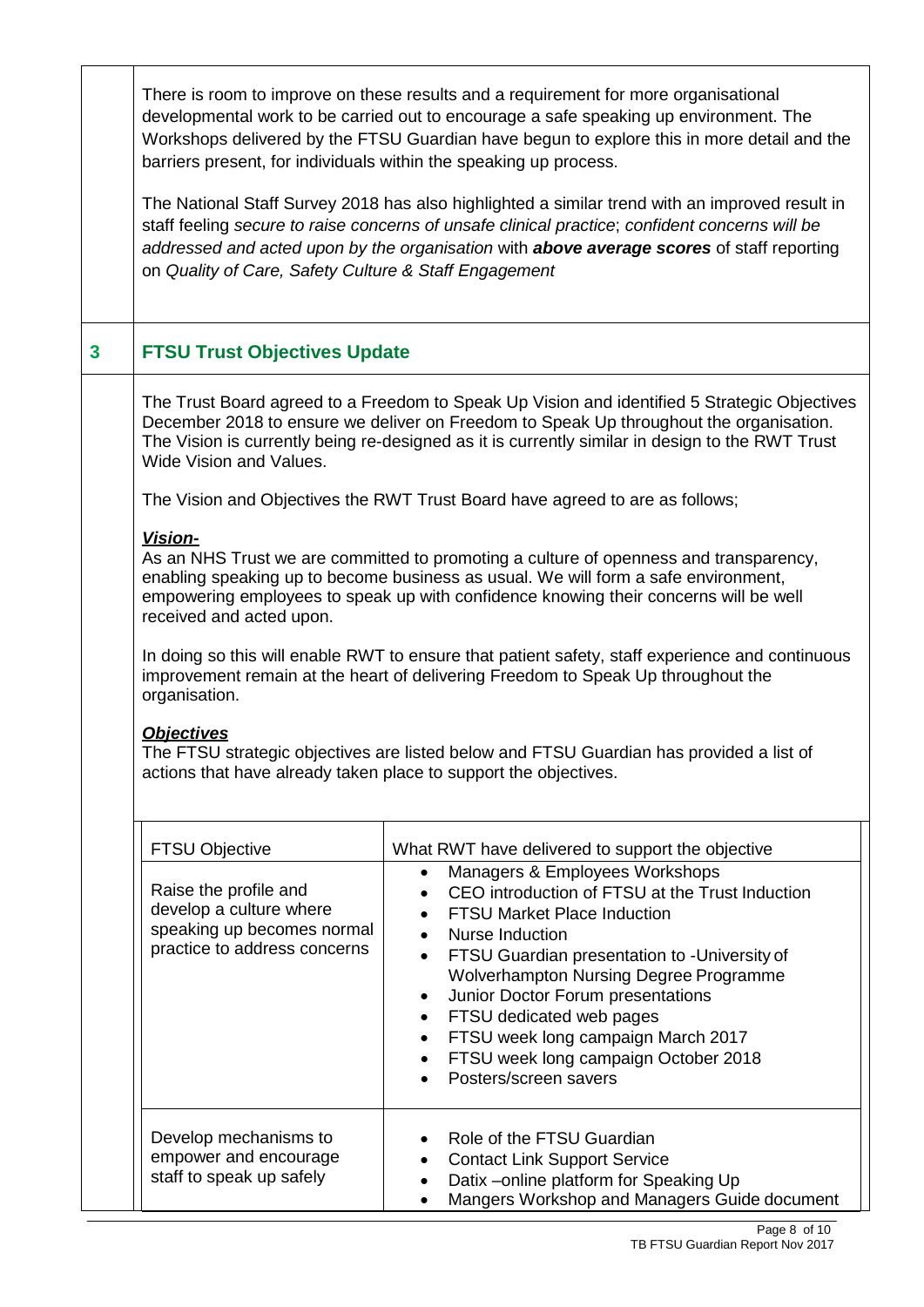|                                                                                                                           | FTSU Guardian working with Education Supervisor-<br>$\bullet$<br>Helen Steed to ensure best way forward for Junior<br>Doctors to speak up<br><b>FTSU Survey</b>                                                                                                                                                                                                                                                                                                |
|---------------------------------------------------------------------------------------------------------------------------|----------------------------------------------------------------------------------------------------------------------------------------------------------------------------------------------------------------------------------------------------------------------------------------------------------------------------------------------------------------------------------------------------------------------------------------------------------------|
| <b>Ensure that the Trust</b><br>provides a safe environment<br>for employees and others to<br>raise concerns and speak up | Mangers Workshops: 'Creating a Safe Environment<br>for Speaking Up'<br>Accessible FTSU Guardian -evening/offsite meetings<br>$\bullet$<br>Datix for speaking up -option to be anonymous<br>$\bullet$<br>Changes to the Raising Concerns Speaking Up<br>$\bullet$<br>Policy<br>Executive & Leadership support towards FTSU<br>$\bullet$<br>Completion of the FTSU Board Self Review &<br>$\bullet$<br>Improvement Action Plan                                   |
| Ensure that concerns are<br>effectively investigated and<br>the Trust acts on its findings                                | FTSU Guardian working closely with HR Advisory<br>Team -sharing of information on speaking up cases<br>that are in a HR Process<br>FTSU Guardian route to escalate concerns to<br>$\bullet$<br><b>Directors and Senior Managers</b><br>FTSU case addressed by Exec & Senior<br>Management using an inclusive person-centred<br>approach to addressing the concerns rather than<br>immediately resorting to the application of a formal<br>policy or procedure. |
| Ensure shared learning<br>amongst<br>local/regional/national<br><b>Networks</b>                                           | FTSU Guardian has begun plans to share examples<br>of FTSU Cases at local level with Communications<br>Team<br>FTSU Case learning shared through FTSU<br>٠<br>Workshops both for Managers & Employees<br>FTSU Guardian stepped down as regional lead, but<br>still active engaged member of the regional FTSU<br>networks<br>FTSU Guardian actively engaged with National<br>Guardian Office and regularly reviews the Case<br>Reviews completed               |
| Guardian's Action Plan (see appendix 1)<br>financial year<br>$\circ$<br>$\circ$                                           | These objectives are supported by the FTSU Improvement Action Plan and The FTSU<br>Below are actions from the FTSU Guardian Action Plan that need to be progressed this<br>Raising Concerns Policy – to be re- named to Freedom to Speak Up Policy and policy<br>terminology to be in line with National Guardian Office terminology.<br>Wider promotion of FTSU Policy and Role of FTSU Guardian                                                              |
| $\circ$<br>and themes<br>O                                                                                                | Triangulation of Data - HR Advisory/Workforce/ FTSU/PALS to identify hot spots trend<br>Analysis of Data Employee Friends and Family Test/National Staff Survey/FTSU data                                                                                                                                                                                                                                                                                      |
| O                                                                                                                         | Primary Care- expansion of FTSU within Primary Care settings                                                                                                                                                                                                                                                                                                                                                                                                   |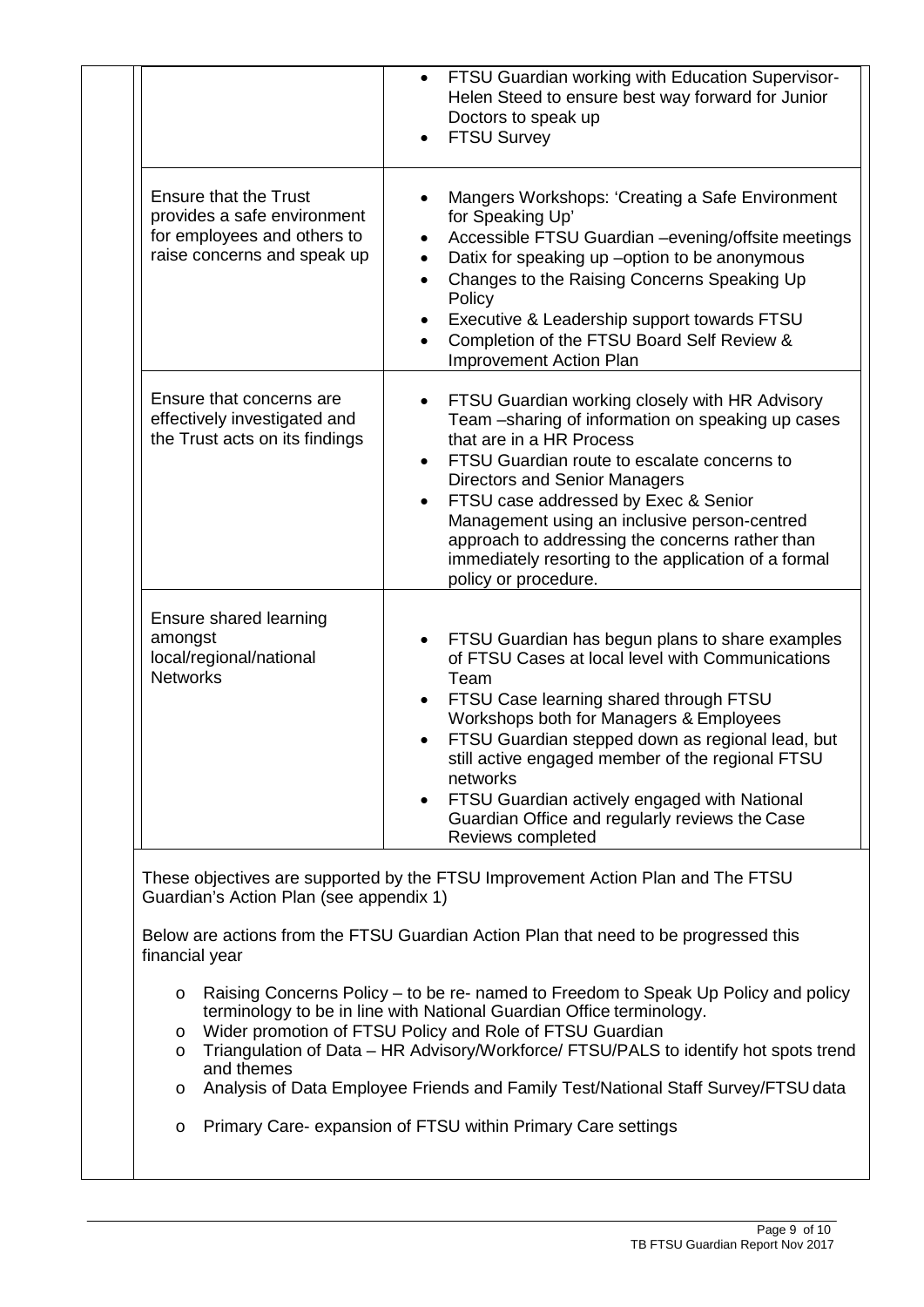| 3 | <b>FTSU Next Steps</b>                                                                                                                                                                                                                                                                                                                                                                                                                                                                                                                                                                                                                                                                                                                                          |
|---|-----------------------------------------------------------------------------------------------------------------------------------------------------------------------------------------------------------------------------------------------------------------------------------------------------------------------------------------------------------------------------------------------------------------------------------------------------------------------------------------------------------------------------------------------------------------------------------------------------------------------------------------------------------------------------------------------------------------------------------------------------------------|
|   | The Freedom to Speak Up Guardian will be working towards the actions identified through the<br>objectives action plan (appendix 1) and will ensure the Trust is working towards to progress the<br>Trust Board Self Review Improvement Action Plan. The Guardian over the next 6 months will<br>Plan activities and events for October Speak Up Month 2019<br>$\blacksquare$<br>- Further develop communications for wider sharing across the Trust of lessons learnt<br>from FTSU cases and staff experiences of FTSU<br>Continue to recruit Contact Links and Re-Launch the Contact Links<br>Focus engagement of Primary Care sites and staff<br>$\overline{\phantom{a}}$<br>Continue to deliver the FTSU Workshops for Manager's and Staff<br>$\blacksquare$ |

I

┓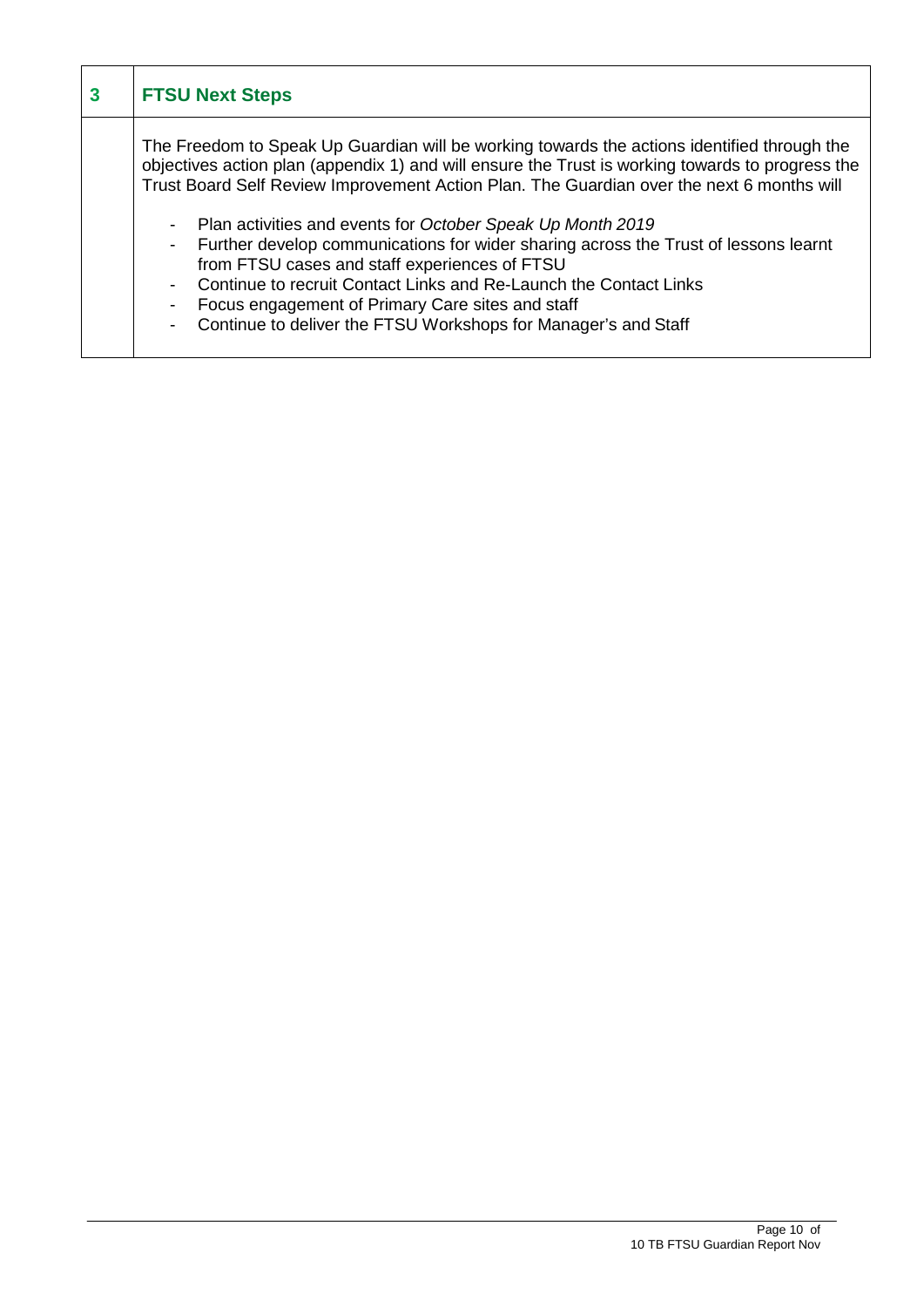

|    | Key Objectives for Freedom to Speak Up                                                                          |               | Key Role of the Freedom to Speak Up Guardian                                                          |
|----|-----------------------------------------------------------------------------------------------------------------|---------------|-------------------------------------------------------------------------------------------------------|
|    | To raise the profile of speaking up within the Trust                                                            | $\mathbf 1$ . | Empowering and encouraging staff to speak up safely and in confidence                                 |
| 2. | To support and help develop a culture where speaking up becomes<br>normal practice to address concerns          | 2.            | Acting as The Trust Independent lead on supporting a culture of openness<br>and transparency          |
| 3. | To develop mechanisms to empower and encourage staff to speak up<br>safely                                      | 3.            | Providing confidential advice and support to concerns staff may have about<br>patient safety          |
| 4. | To ensure that the Trust provides a safe environment for employees and<br>others to raise concerns and speak up | 4.            | Will act impartially to ensure that the Trust provides a safe environment for<br>staff to speak up    |
| 5. | To ensure that concerns are effectively investigated and the Trust acts on<br>its findings                      | 5.            | Work closely with the network of Speak Up Contact Links                                               |
| 6. | To ensure shared learning amongst local/regional/national Networks                                              | 6.            | Developing and producing regular reports to monitor the outcomes and<br>impact of Freedom to Speak Up |
|    |                                                                                                                 | 7.            | Reporting formally to the RWT Board                                                                   |
|    | For the purpose of this action plan an objective(s) will be linked to each action                               |               | For the purpose of this action plan a key role(s) will be attached to each action                     |

| <b>Colour Key</b>            |       |
|------------------------------|-------|
| Actions required to progress | -Red  |
| Actions under development    | Amber |
| Actions on-going/complete    | Green |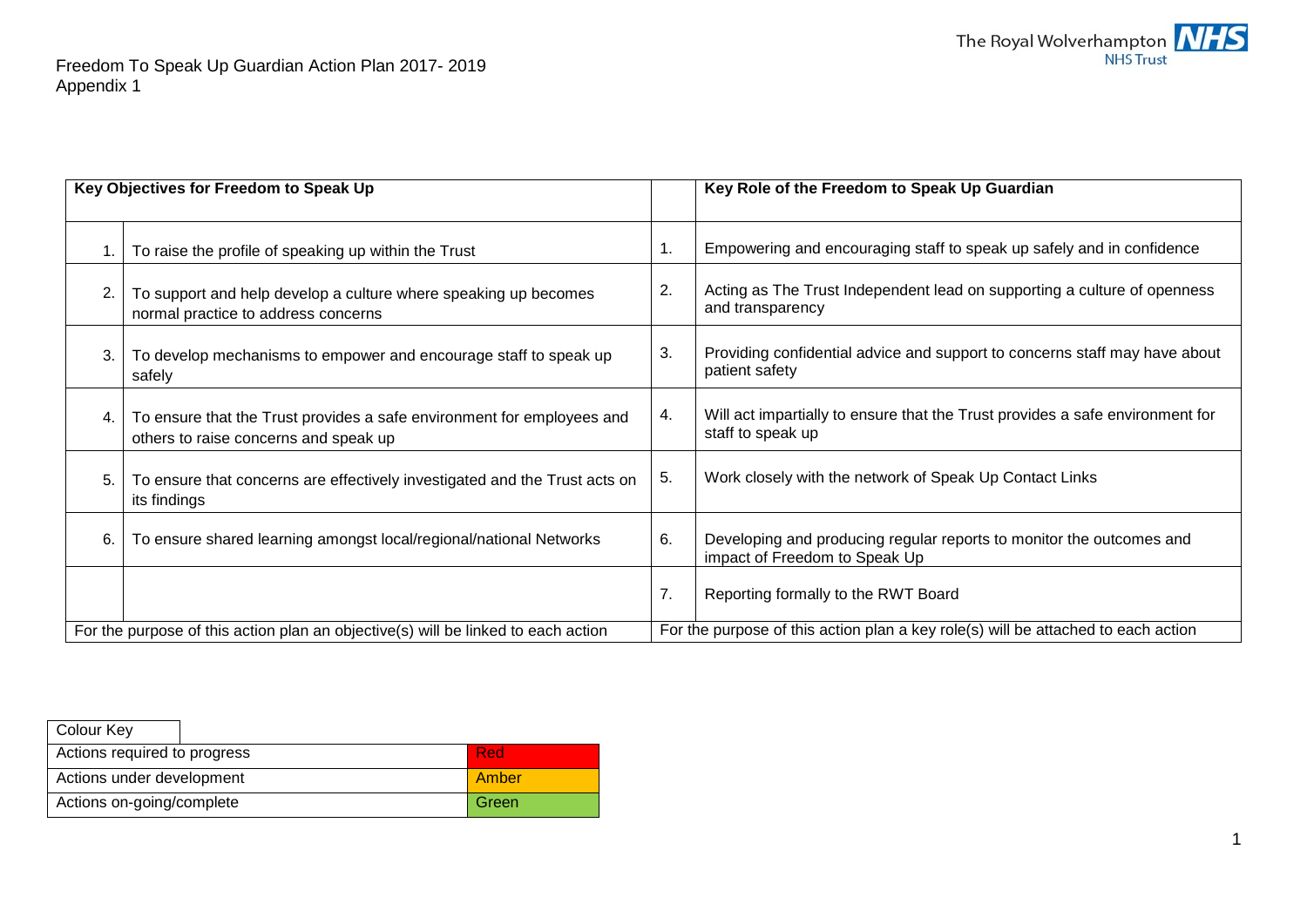| <b>Objective</b>                                                                                           | <b>Actions</b>                                         |                                                                                  | <b>Current position</b>                                                                                                                       | <b>Progress</b>                                                                                                                                                           | Lead                                   | Time-                  | <b>End</b>   |  |
|------------------------------------------------------------------------------------------------------------|--------------------------------------------------------|----------------------------------------------------------------------------------|-----------------------------------------------------------------------------------------------------------------------------------------------|---------------------------------------------------------------------------------------------------------------------------------------------------------------------------|----------------------------------------|------------------------|--------------|--|
| <b>Key Role</b>                                                                                            |                                                        |                                                                                  |                                                                                                                                               |                                                                                                                                                                           |                                        | scale                  | <b>Date</b>  |  |
| <b>FTSU Action: 1</b>                                                                                      |                                                        |                                                                                  |                                                                                                                                               |                                                                                                                                                                           |                                        |                        |              |  |
| Objective 3:<br>To develop<br>mechanisms to<br>empower and                                                 | <b>RWT Raising</b><br><b>Concerns</b><br><b>Policy</b> | Revise current<br>policy against<br>national template<br><b>Freedom to Speak</b> | <b>RWT Raising Concern</b><br>Policy had been revised<br>prior to commencing role-<br>FTSU Guardian made                                      | 1.1<br>Raising Concerns policy to be made available on<br>Webpage                                                                                                         | <b>FTSU G</b><br>Medical<br>llls       | Dec 16-<br>Jan 17      | Jan17        |  |
| encourage staff to<br>speak up safely<br>Objective 5:<br>To ensure that                                    |                                                        | Up raising<br>concerns (whistle<br>blowing) policy for<br>the NHS April 2016     | minor changes to include<br>contact details and is<br>reflective of national<br>template                                                      | $1.2$<br>FTSU Guardian to produce and revise the process<br>chart and make more reader friendly (using<br>medical illustrations team)                                     | <b>FTSU G</b><br>Sunita<br>Sohi (IT)   | Jan 17-<br>March<br>17 |              |  |
| concerns are<br>effectively<br>investigated and the<br>Trust acts on<br>its findings                       |                                                        |                                                                                  | <b>RWT Raising Concerns</b><br>Policy will now have final<br>submission to the Trust<br>Management Committee in<br>January and Trust Board in | $\overline{1.3}$<br>FTSU Guardian to work closely with HR process<br>on policy awareness and roll out within RWT                                                          | <b>FTSU G</b><br><b>HR</b><br>Advisory | Jan-<br>March<br>17    |              |  |
| <b>Key Role:1</b><br><b>Empowering and</b><br>encouraging staff to<br>speak up safely and<br>in confidence |                                                        |                                                                                  | January                                                                                                                                       | 1.4<br>FTSU Guardian to make changes and review<br>policy as necessary. New terminology needs to<br>ensure policy is in-line with FTSU National<br><b>Guardian Office</b> | <b>FTSU G</b>                          | $On-$<br>going         | Sept<br>2019 |  |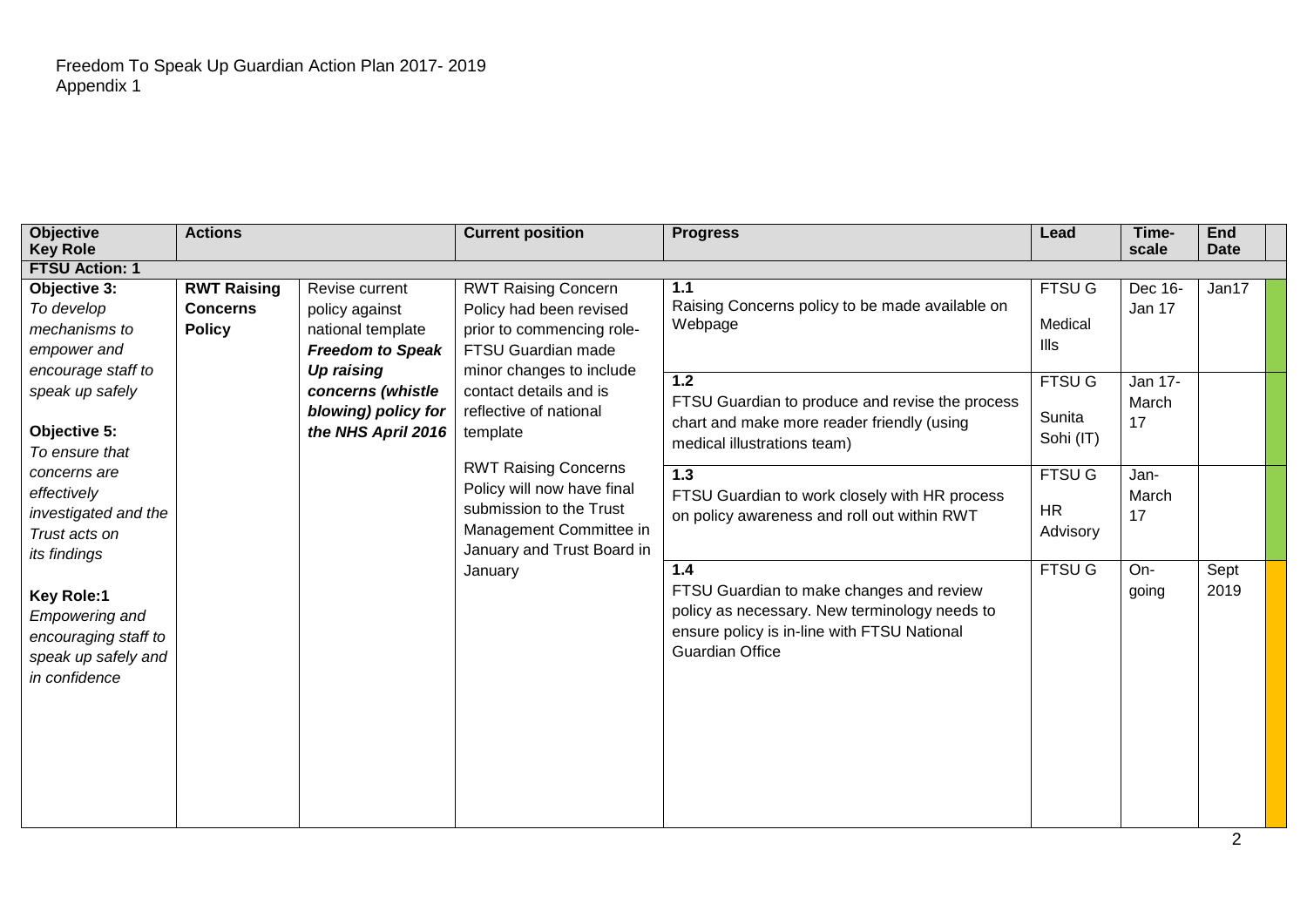| <b>FTSU Action: 2</b>                                                                                                                     |                                                                                                             |                                                                                                |                                                                                                                                                                                                                                                                                                                               |                                                                                                                                                                                                                                                                                                       |                                                                     |                                          |                                        |
|-------------------------------------------------------------------------------------------------------------------------------------------|-------------------------------------------------------------------------------------------------------------|------------------------------------------------------------------------------------------------|-------------------------------------------------------------------------------------------------------------------------------------------------------------------------------------------------------------------------------------------------------------------------------------------------------------------------------|-------------------------------------------------------------------------------------------------------------------------------------------------------------------------------------------------------------------------------------------------------------------------------------------------------|---------------------------------------------------------------------|------------------------------------------|----------------------------------------|
| <b>Objective 2:</b><br>To support and help<br>develop a culture<br>where speaking up<br>becomes<br>normal practice to<br>address concerns | <b>Data Analysis</b><br>Review<br>informational<br>available<br>nationally and<br>locally to get            | <b>National Staff</b><br><b>Survey Results</b>                                                 | To compare year on year<br>and monitor trends                                                                                                                                                                                                                                                                                 | 2.1<br>Review the result of RWT national staff survey as<br>results may show increase with FTSU additional<br>reporting mechanisms enabling wider options for<br>staff to raise concerns                                                                                                              | <b>FTSU G</b>                                                       | On-<br>going                             | June<br>19 TB                          |
| Key Role 2:<br>Acting as The Trust<br>Independent lead<br>on supporting a<br>culture of openness<br>and transparency                      | an overview of<br>current staff<br>experiences<br>view on RWT<br>culture of<br>openness and<br>transparency | <b>RWT FTSU Staff</b><br><b>Survey</b><br>'taking the pulse<br>now and compare<br>in 12months' | <b>Utilising Sir Robert Francis</b><br>5 Key Questions from 'A<br><b>Vision for Raising Concerns</b><br>in the NHS' (2015)<br>Q1 I feel confident to speak<br>$\mu$<br>Q2 I feel safe to speak up<br>in future<br>Q3 Concerns are<br>investigated<br>Q4 Speaking Up makes a<br>difference<br>Q5 Concerns are Well<br>received | 2.2<br>Using Sir Robert Francis 5 key questions from<br>A Vision for raising concerns compare survey<br>results from March 2017 and Oct 2018<br>Ensure feedback to organisation<br>-Staff<br>-Trust Board<br>Possibility to devise a FTSU news letter                                                 | <b>FTSUG</b><br>Sunita<br>Sohi<br>Med IIIs<br>Communi<br>cation     | On-<br>going                             | June<br>19 TB                          |
|                                                                                                                                           |                                                                                                             | <b>RWT Dispute</b><br><b>Policy</b><br><b>Staff Retention</b>                                  | Data collected with HR<br>Advisory on disputes within<br><b>RWT</b><br>FTSU Guardian to explore<br>themes and trends that<br>result from the Dispute<br>Policy<br>HR Workforce are currently<br>collecting up to date                                                                                                         | $\overline{2.3}$<br>Collate information working with HR Advisory &<br>Workforce information regards<br>-key themes<br>-departments/divisions<br>-what indicators can be used as measures/types<br>Stress/change managements/Bullying &<br>Harassment<br>2.5<br>To work closely with HR Workforce Team | <b>FTSU G</b><br><b>HR</b><br>Advisory<br><b>FTSUG</b><br><b>HR</b> | $\overline{On}$<br>going<br>On-<br>going | June<br>19 TB<br><b>Seek</b><br>advice |
|                                                                                                                                           |                                                                                                             | <b>Staff Sickness</b>                                                                          |                                                                                                                                                                                                                                                                                                                               | exploring staff retention rates /sickness rates in<br>relation to<br>Departments/banding and other                                                                                                                                                                                                    | Workforce                                                           |                                          |                                        |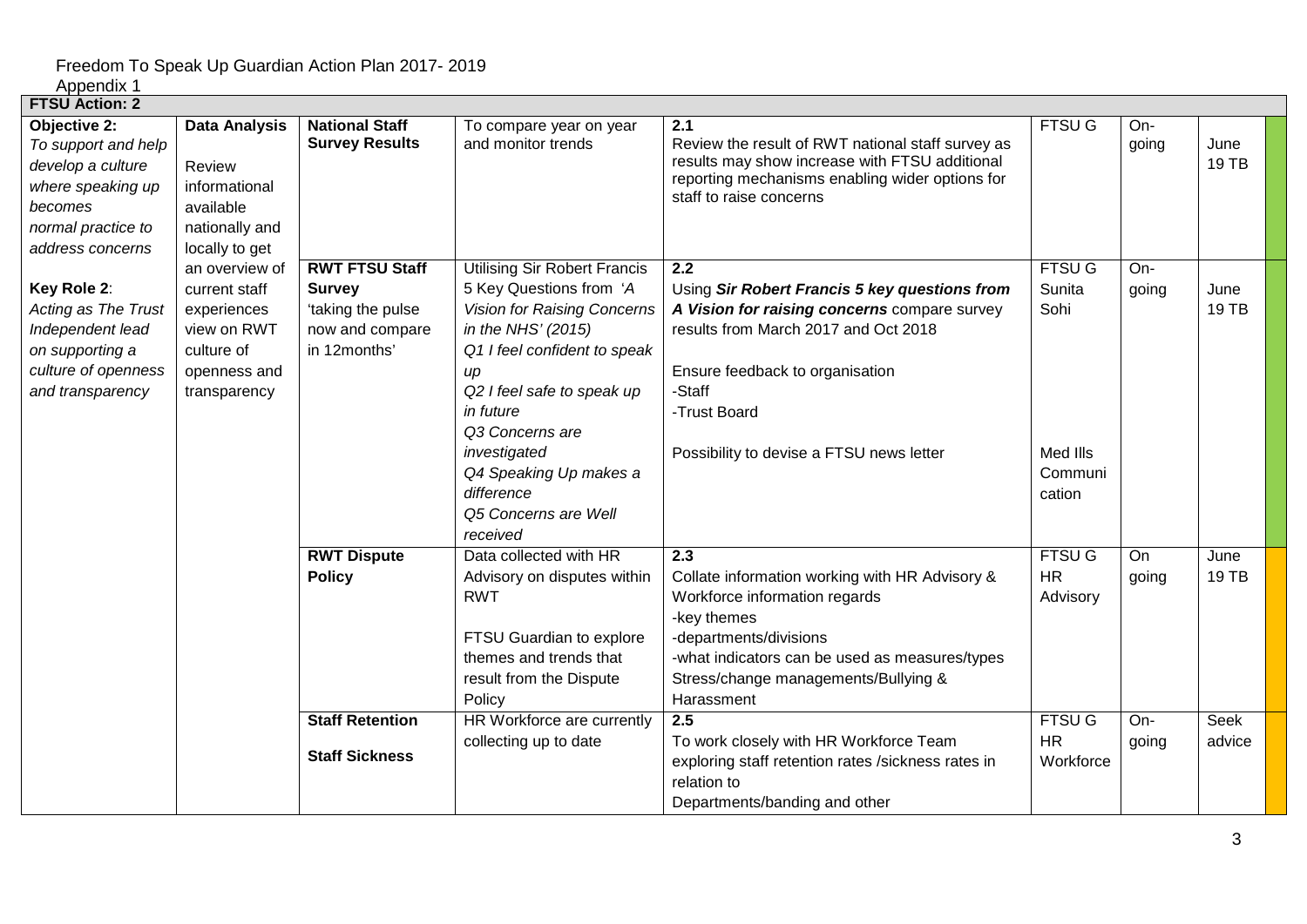|                                        |                      |                                            |                                                                | staff protected characteristics                                                               |               |        |               |
|----------------------------------------|----------------------|--------------------------------------------|----------------------------------------------------------------|-----------------------------------------------------------------------------------------------|---------------|--------|---------------|
|                                        |                      | <b>Individual Raised</b>                   | Some wards are                                                 | 2.6                                                                                           | <b>FTSUG</b>  | On     | Sep           |
|                                        |                      | <b>Concerns</b>                            | highlighted to FTSU                                            | FTSU Guardian to explore reasons/key issues why                                               |               | going  | 2019          |
|                                        |                      |                                            | Guardian as Wards of                                           | these wards highlighted                                                                       |               |        |               |
|                                        |                      |                                            | concerns                                                       | Possible to attend their team meetings-utilising                                              |               |        |               |
|                                        |                      |                                            |                                                                | contact links                                                                                 |               |        |               |
|                                        |                      | <b>PALS Feedback</b>                       | <b>Utilising Patient Feedback</b>                              | 2.7                                                                                           | <b>FTSU G</b> |        |               |
|                                        |                      |                                            |                                                                | Explore with PALS Team areas departments                                                      | <b>PALS</b>   |        | Sep           |
|                                        |                      |                                            |                                                                | patients raised most                                                                          |               |        | 2019          |
|                                        |                      |                                            |                                                                | Concerns/complaints about                                                                     |               |        |               |
|                                        |                      |                                            |                                                                |                                                                                               |               |        |               |
|                                        |                      | <b>Family &amp; Friends</b>                | <b>Explore Family and Friends</b>                              | 2.8                                                                                           | <b>FTSU G</b> |        | Sep           |
|                                        |                      | <b>For Employees</b>                       | employee test                                                  | Explore/liaise with HR Deputy Director outcomes                                               | Deputy        |        | 2019          |
|                                        |                      |                                            |                                                                | of these results, draw trends and themes that may                                             | Dir. HR       |        |               |
|                                        |                      |                                            |                                                                | be useful to share with FTSU                                                                  |               |        |               |
|                                        |                      |                                            |                                                                |                                                                                               |               |        |               |
| <b>FTSU Action: 3</b>                  |                      |                                            |                                                                |                                                                                               |               |        |               |
|                                        |                      |                                            |                                                                |                                                                                               |               |        |               |
|                                        | <b>Communicati</b>   |                                            |                                                                | 3.1                                                                                           | <b>FTSU G</b> | Nov16- |               |
| Objective 1:                           | ons &                | <b>Redesign of RWT</b><br>intranet-webpage | Currently information on<br>trust intranet home page           | Home Page to have an icon for FTSU which will be                                              |               | Feb 17 | Compl<br>eted |
| To raise the profile<br>of speaking up | <b>Illustrations</b> |                                            | has been removed. It is                                        | a link to Freedom to Speak Up Webpage                                                         | Sunita        |        |               |
| within the Trust                       |                      | include FTSU                               |                                                                | information to include                                                                        | Sohi (IT)     |        | March         |
|                                        |                      | <b>ICON on trust</b>                       | important that reference to                                    | -FTSU at RWT                                                                                  |               |        | 2017          |
|                                        |                      | home page                                  | speaking up is clear on the                                    | -Contact Links                                                                                |               |        |               |
| Key Role 1:                            |                      |                                            | <b>Trust Home Page</b>                                         | -How to raise concerns                                                                        |               |        |               |
| <b>Empowering and</b>                  |                      |                                            | There are 3 different pages                                    | -Updated Raising Concerns Policy                                                              |               |        |               |
| encouraging staff to                   |                      |                                            | available if searched                                          | -Procedures/easy to follow process charts                                                     |               |        |               |
| speak up safely<br>and in confidence   |                      |                                            | regards to whistle                                             | -upcoming information (Road shows)                                                            |               |        |               |
|                                        |                      |                                            | blowing/raising                                                | -updated list of staff side                                                                   |               |        |               |
|                                        |                      |                                            | concerns/speaking up                                           |                                                                                               |               |        |               |
|                                        |                      |                                            | contact links                                                  | FTSU Guardian working with IT S.S- information of<br>all current web pages have been sent and |               |        |               |
|                                        |                      |                                            |                                                                | design/layout/text for new webpages have been                                                 |               |        |               |
|                                        |                      |                                            | The raising concern page                                       | sent to S.S                                                                                   |               |        |               |
|                                        |                      |                                            | does have relevant                                             | FTSU Guardian to follow up                                                                    |               |        |               |
|                                        |                      |                                            | information and links to the<br>contact links but difficult to |                                                                                               |               |        |               |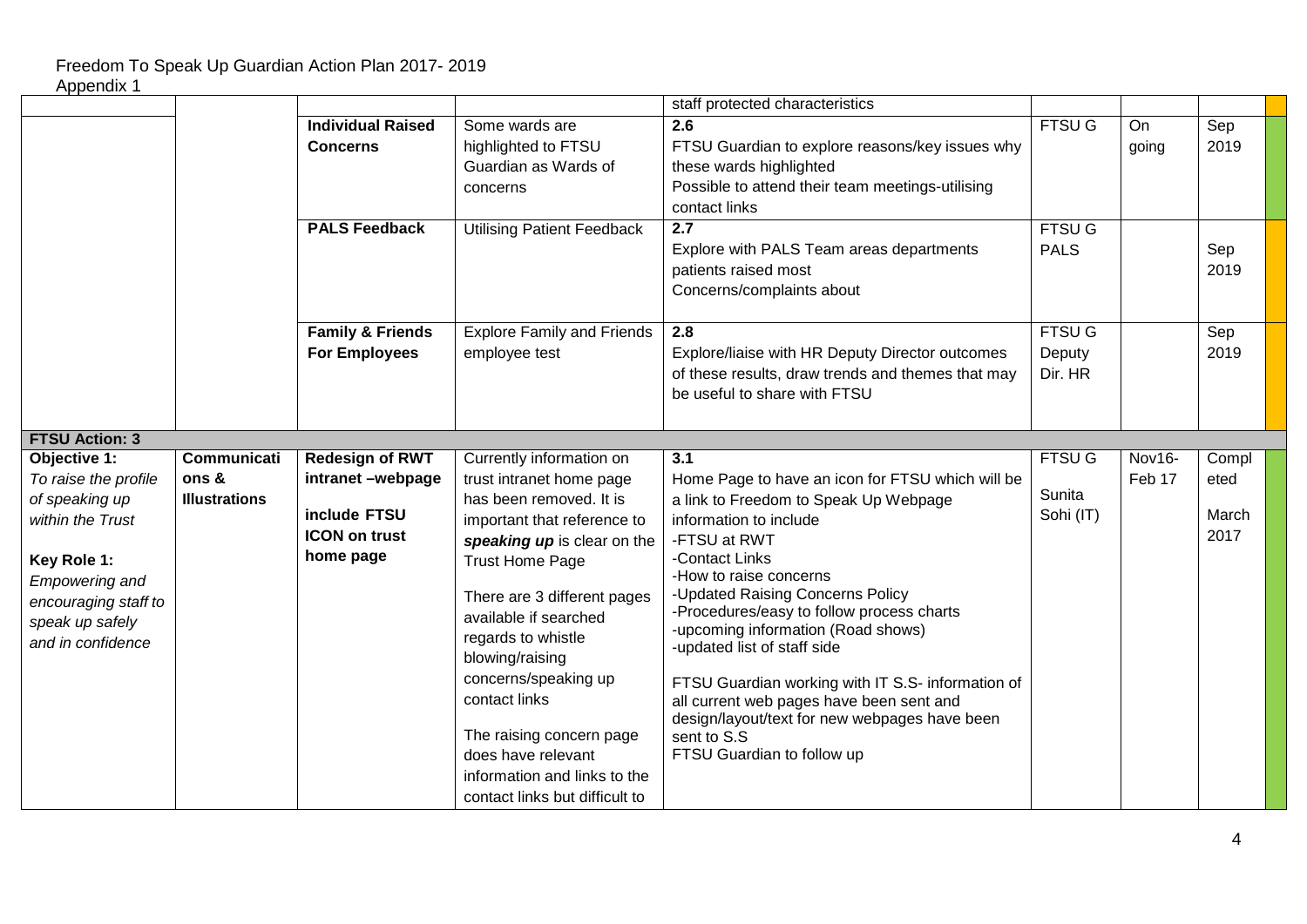#### find Staff Side also have a page with some information to whistle blowing **FTSU Poster Campaign Design and Branding** (please see **PowerPoint** presentation in ref to this section) National Office has developed a National Branding for FTSU. It is important for RWT to own the FTSU branding hence why a new logo to reflect FTSU and RWT be combined **3.2 Design of RWT/FTSU Logo** FTSU Guardian working currently working with Medical Ill to develop this FTSU G Mark Smith (Medical Ills) Jan/Feb 17 **Compl eted March 17 3.3 Posters/Pull Up Stands** -targeted to staff -rest rooms -toilets -offices -kitchens Using national materials and our own designs by **FTSU G** Mark Smith (Medical Ills) Feb 17 **Compl eted** medical illustrations. Posters to be developed with some that have attached post it 'tear off contact details for FTSU' as well as at 2 pulls up stands This action will incur a small cost of printing details to be discussed with Linda Holland **3.4 Series of screen savers** The Screen Savers will run in conjunction with on-**FTSUG** Mark Smith (Medical Ills) Communi cation **Compl eted** going communication campaign for FTSU Staff members who do not have access to ITthese poster designs will be printed for staff/rest rooms and offices –

Small printing cost will be attached to this action

Sally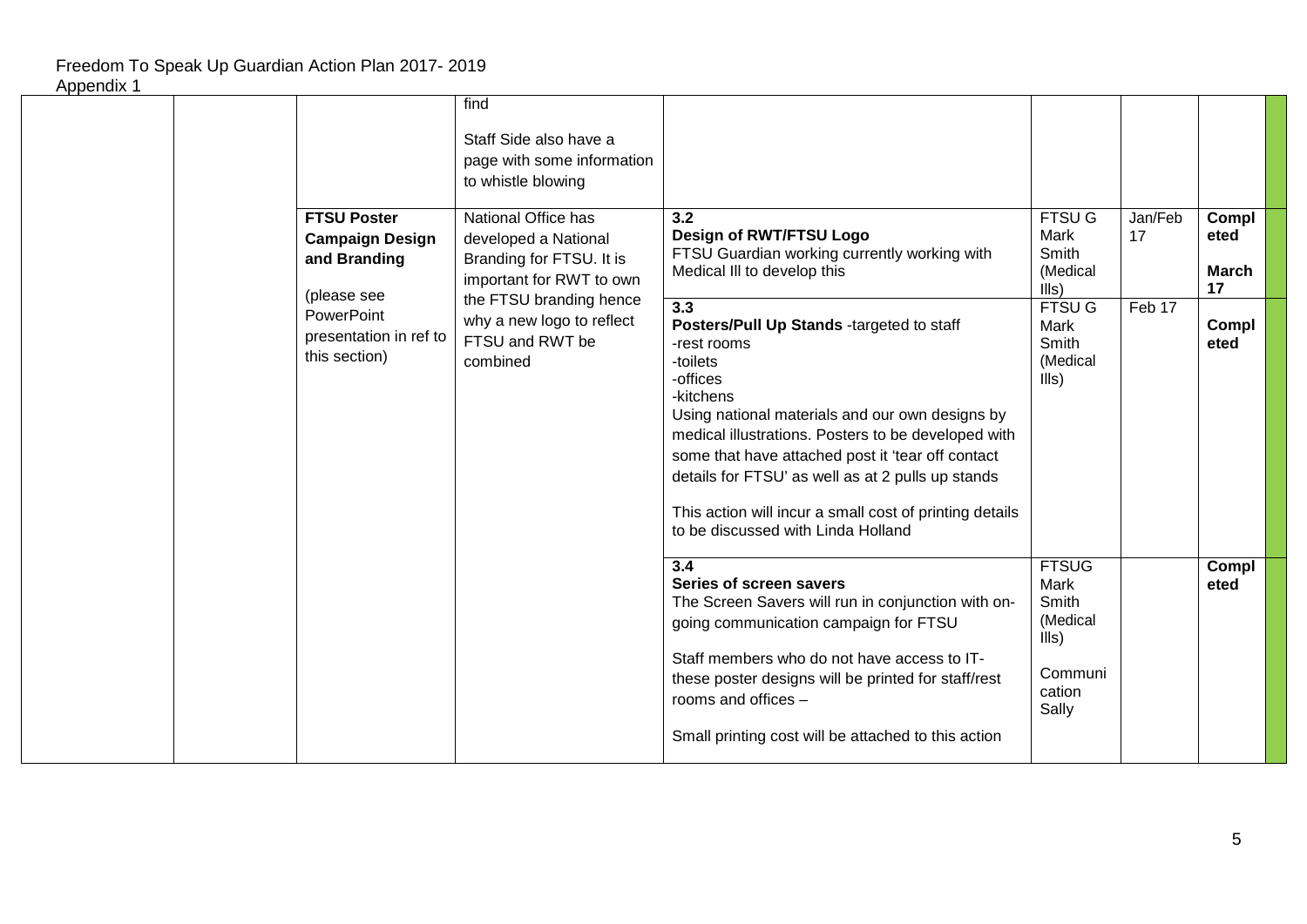|                                                                                                     |                                       | <b>Communications</b><br><b>Campaign/Plan</b>    | Approaches of campaign<br>will need to be tailored as<br>per site<br>-more tailored/interpersonal<br>approach for e.g. at<br><b>Cannock/West Park Sites</b><br>-Vertical Integration<br>Programme/sites | 3.5<br>Once all material/processes are in place; working<br>closely with Trust Communication Lead to roll out<br>Freedom to Speak Up communications plan<br>across all different sites with a timed and focused<br>campaign to include<br>-series of 'road show's' using the contact<br>links/unions<br>-posters<br>-screen savers<br>-pull ups | <b>FTSU G</b><br>Communi<br>cation  | On-<br>going | Oct 18       |  |
|-----------------------------------------------------------------------------------------------------|---------------------------------------|--------------------------------------------------|---------------------------------------------------------------------------------------------------------------------------------------------------------------------------------------------------------|-------------------------------------------------------------------------------------------------------------------------------------------------------------------------------------------------------------------------------------------------------------------------------------------------------------------------------------------------|-------------------------------------|--------------|--------------|--|
|                                                                                                     |                                       | <b>Trust Induction</b><br>Programme              | It's vital that the messages<br>of Freedom to Speak Up<br>are included within the<br><b>RWT Induction Programme</b>                                                                                     | 3.6<br>FTSU Guardian/Contact Links to attend the Market<br>Place Induction.<br>CEO to ensure FTSU in Trust Induction.                                                                                                                                                                                                                           | <b>FTSUG &amp;</b><br><b>CLINKS</b> |              | Compl<br>ete |  |
|                                                                                                     |                                       |                                                  |                                                                                                                                                                                                         |                                                                                                                                                                                                                                                                                                                                                 | <b>CEO</b>                          |              |              |  |
| <b>FTSU Action: 4</b>                                                                               |                                       |                                                  |                                                                                                                                                                                                         | 4.1                                                                                                                                                                                                                                                                                                                                             |                                     |              | <b>March</b> |  |
| Objective 3:<br>To develop<br>mechanisms to<br>empower and<br>encourage staff to<br>speak up safely | <b>Raising The</b><br><b>Concerns</b> | <b>Revised Raising</b><br><b>Concerns Policy</b> | The RWT Raising<br>Concerns Policy is in the<br>final stages                                                                                                                                            | Publicise the policy and revise current process<br>charts (refer to action 1.1/2/3)                                                                                                                                                                                                                                                             | <b>FTSU G</b>                       |              | 17           |  |
| Objective 5:                                                                                        |                                       |                                                  |                                                                                                                                                                                                         |                                                                                                                                                                                                                                                                                                                                                 |                                     |              |              |  |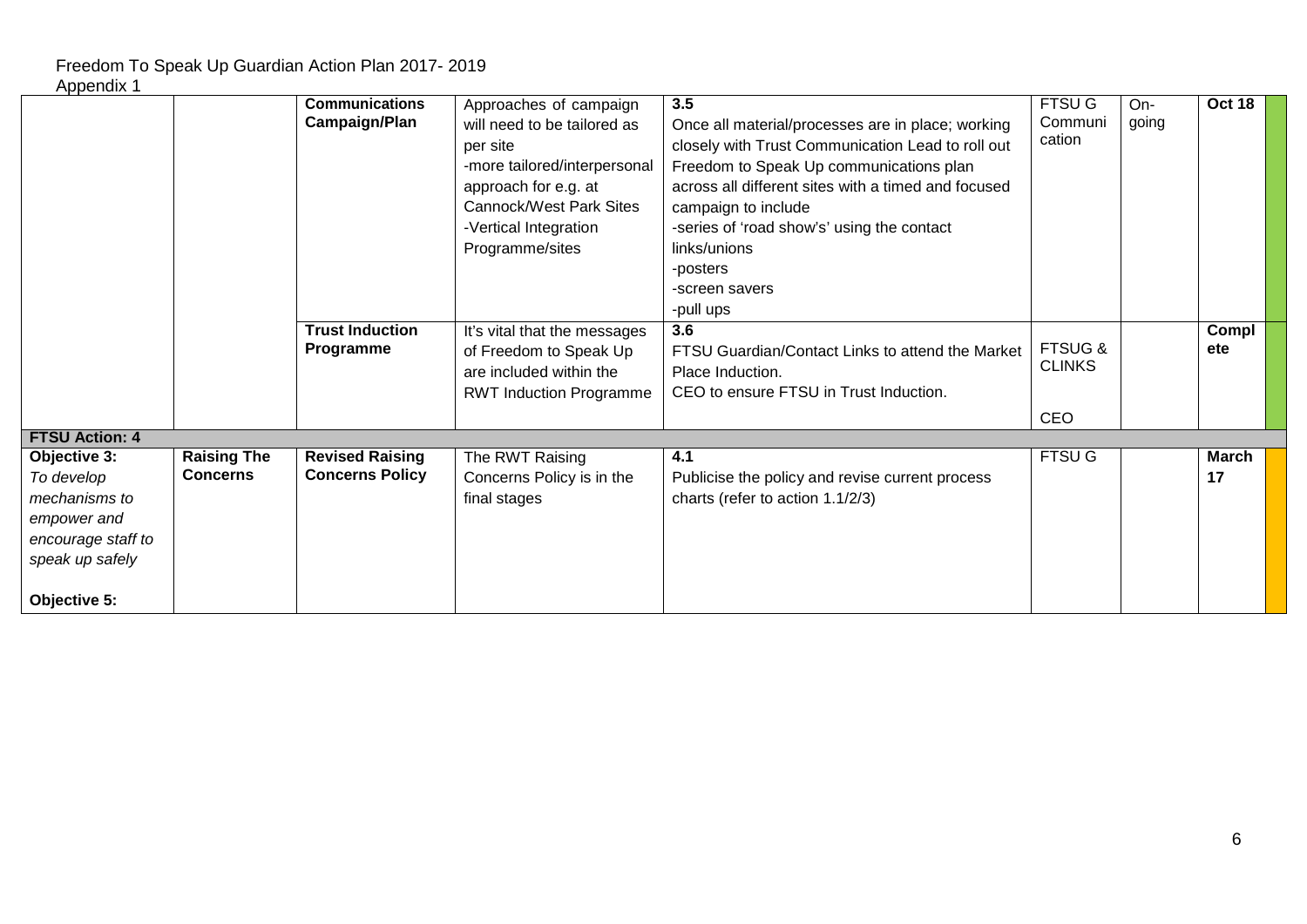| <b>APPELIUIA</b> I<br>To ensure that |                                             | <b>DATIX</b>                                      | Datix to be updated to                            | $\overline{4.2}$                                                                             | <b>FTSUG</b>  | Nov-  | <b>Dec</b>    |  |
|--------------------------------------|---------------------------------------------|---------------------------------------------------|---------------------------------------------------|----------------------------------------------------------------------------------------------|---------------|-------|---------------|--|
| concerns are                         |                                             |                                                   | include anonymous                                 | FTSU G is planning this with Governance Team to                                              | Suki          | Dec17 | 2017          |  |
| effectively                          |                                             |                                                   | reporting of whistle                              | take this forward and                                                                        | Khunkuna      |       |               |  |
| investigated and                     |                                             |                                                   | blow/raise concern as per                         |                                                                                              | (Governa      |       |               |  |
| the Trust acts on its                |                                             |                                                   | identified through internal                       | Several questions including a Concerns Rating                                                | nce)          |       |               |  |
| findings                             |                                             |                                                   | audit. The Power of Being                         | <b>Chart</b> will be added onto Datix                                                        |               |       |               |  |
|                                      |                                             |                                                   | Understood:                                       |                                                                                              |               |       |               |  |
|                                      |                                             |                                                   | <b>Whistleblowing Report</b>                      | If a concern/whistle blow is raised on Datix the                                             |               |       |               |  |
|                                      |                                             |                                                   | <b>RWT 2016</b>                                   | concern will also be flagged into the FTSU Email                                             |               |       |               |  |
|                                      |                                             |                                                   |                                                   | Inbox to be recorded onto the FTSU Monitoring                                                |               |       |               |  |
| Key Role 3:                          |                                             |                                                   |                                                   | Form as well as the management trio for                                                      |               |       |               |  |
| Providing                            |                                             |                                                   |                                                   | department concern raised                                                                    |               |       |               |  |
| confidential advice                  |                                             |                                                   |                                                   |                                                                                              |               |       |               |  |
| and support to                       |                                             |                                                   |                                                   | Devised a Concerns Rating chart that contact links                                           |               |       |               |  |
| concerns staff may                   |                                             |                                                   |                                                   | will refer to and utilise as how to proceed with                                             |               |       |               |  |
| have about patient                   |                                             |                                                   |                                                   | concerns that are raised                                                                     |               |       |               |  |
| safety                               |                                             |                                                   |                                                   |                                                                                              |               |       |               |  |
|                                      |                                             | <b>FTSU Contact</b>                               | It is important for the FTSU                      | 4.3                                                                                          | <b>FTSUG</b>  |       | <b>Nov</b>    |  |
|                                      |                                             | <b>Details</b>                                    | G to be easily accessible                         | Creation of FTSU Email Inbox that will be                                                    | IT            |       | 16            |  |
|                                      |                                             |                                                   | and staff are clear ways                          | monitored by FTSU G and enable staff to email                                                |               |       | Compl         |  |
|                                      |                                             |                                                   | that concerns can be raised                       | their concerns directly and to allow for Datix to flag                                       |               |       | eted          |  |
|                                      |                                             |                                                   | within the organisation in a                      | concerns with FTSU G as well. Where concerns                                                 |               |       |               |  |
|                                      |                                             |                                                   | safe environment                                  | are not anonymous support via contact links can                                              |               |       |               |  |
|                                      |                                             |                                                   |                                                   | arranged and confidential advice/feedback can be                                             |               |       |               |  |
|                                      |                                             |                                                   |                                                   | provided to individual                                                                       |               |       |               |  |
|                                      |                                             |                                                   |                                                   |                                                                                              |               |       |               |  |
|                                      |                                             |                                                   |                                                   | Mobile number available for staff to text/contact                                            |               |       |               |  |
|                                      |                                             |                                                   |                                                   | These details have also been included in the                                                 |               |       |               |  |
|                                      |                                             |                                                   |                                                   | revised raising concerns policy                                                              |               |       |               |  |
|                                      | <b>Recording &amp;</b><br><b>Monitoring</b> | <b>Monitoring &amp;</b><br><b>Recording Forms</b> | National Guardian Office                          | 4.4                                                                                          | <b>FTSU G</b> |       | <b>Dec 16</b> |  |
|                                      |                                             |                                                   | provided Regional Training                        | Monitoring Form for Recording Concerns for<br>Contact Links and FTSU Guardian have also been |               |       | Compl         |  |
|                                      |                                             |                                                   | Day for all New FTSU G<br>discussed in depth what | devised using Raising Concerns                                                               |               |       | eted          |  |
|                                      |                                             |                                                   | may be needed to monitor                          | A concerns rating chart has also been devised to                                             |               |       |               |  |
|                                      |                                             |                                                   | FTSU concerns. However                            | help Staff/FTSU G/Mangers categorise a rating for                                            |               |       |               |  |
|                                      |                                             |                                                   |                                                   |                                                                                              |               |       |               |  |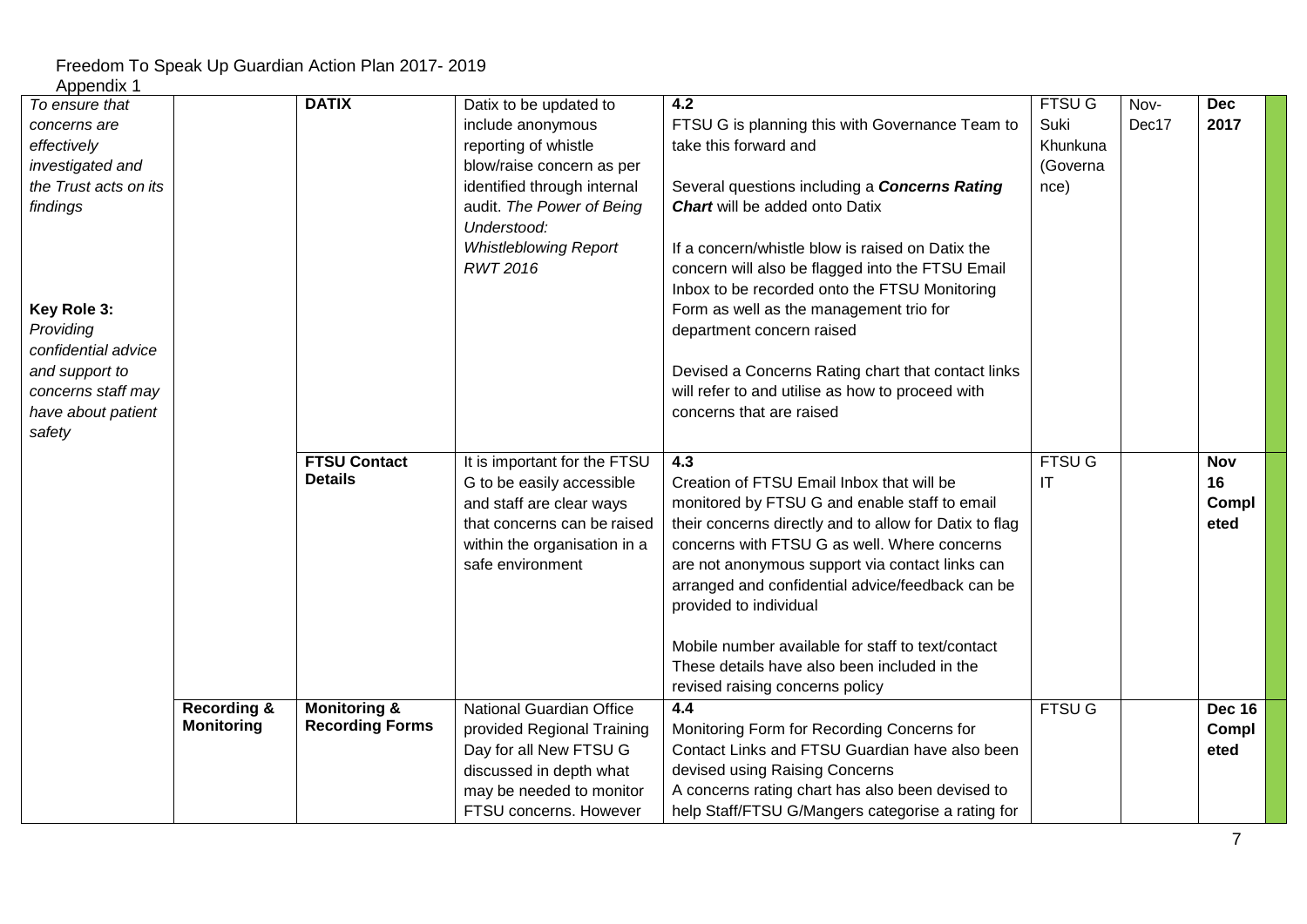|                       |                    |                        | National Guardian Office do  | the concern raised and where in Management           |               |         |       |  |
|-----------------------|--------------------|------------------------|------------------------------|------------------------------------------------------|---------------|---------|-------|--|
|                       |                    |                        | not have a template to offer | Structure should the concern be escalated            |               |         |       |  |
|                       |                    |                        |                              | 4.5                                                  | <b>FTSU G</b> | On-     | On    |  |
|                       |                    |                        |                              | RWT Contact Links will need to be made aware of      | Contact       |         |       |  |
|                       |                    |                        |                              |                                                      |               | going   | going |  |
|                       |                    |                        |                              | action 4.4 and provided with support for             | Links         |         |       |  |
|                       |                    |                        |                              | completion of FTSU Monitoring Form                   |               |         |       |  |
| <b>FTSU Action: 5</b> |                    |                        |                              |                                                      |               |         |       |  |
| Objective 6:          | <b>The Contact</b> | <b>Contact Link</b>    | RWT have an established      | 5.1                                                  | <b>FTSUG</b>  |         | On    |  |
| To ensure shared      | <b>Links</b>       | <b>Forum</b>           | network of Contact Links     | FTSU G to establish relationship with the contact    | Contact       |         | Going |  |
| learning amongst      |                    |                        | working across the           | links and coordinate bi-monthly meeting with         | Links         |         |       |  |
| local/regional/natio  |                    |                        | organisation on various      | contact links. Purpose of the meeting will be to     |               |         |       |  |
| nal Networks          |                    |                        | sites                        | -create a support network for the contact links      |               |         |       |  |
|                       |                    |                        |                              | -new updates                                         |               |         |       |  |
|                       |                    |                        |                              | -sharing and learning outcomes of cases that we      |               |         |       |  |
| Key Role 5:           |                    |                        |                              | have been involved with                              |               |         |       |  |
| Work closely with     |                    |                        |                              | -reflecting on handling on concerns/cases            |               |         |       |  |
| the network of        |                    |                        |                              | -identify training and development needs for CL      |               |         |       |  |
| Speak Up Contact      |                    |                        |                              | -involvement in regional ftsu activities where       |               |         |       |  |
| Links                 |                    |                        |                              | identified                                           |               |         |       |  |
|                       |                    |                        |                              |                                                      |               |         |       |  |
|                       |                    | <b>Contact Links</b>   | Established that some        | 5.2                                                  | FTSU G        |         | Compl |  |
|                       |                    | <b>Recording &amp;</b> | contact links are recording  |                                                      | IT            |         | eted  |  |
|                       |                    | <b>Monitoring</b>      | concerns on shared           | FTSU G working closely with IT have developed a      |               |         |       |  |
|                       |                    |                        |                              | private folder for FTSU and Contact Links            |               |         |       |  |
|                       |                    |                        | drive/note books/some        | All Contact Links have an individual folder where    |               |         |       |  |
|                       |                    |                        | storing the concerns at      | all electronic documents referring to concern        |               |         |       |  |
|                       |                    |                        | home. Confidentiality and    | raised will be stored. This is now live              |               |         |       |  |
|                       |                    |                        | safe storage needs to be     | 5.3                                                  | <b>FTSU G</b> | Dec 16- | Compl |  |
|                       |                    |                        | addressed                    | Confidentiality Pledge to be devised for all Contact | Raz Bassi     | Jan 17  | eted  |  |
|                       |                    |                        |                              | Links to sign up to; FTSU G liaising with Raz Bassi  |               |         |       |  |
|                       |                    |                        |                              |                                                      |               |         |       |  |
|                       |                    |                        |                              | 5.4                                                  | <b>FTSUG</b>  |         | on-   |  |
|                       |                    |                        |                              | FTSU G has developed a coding system for             |               |         | going |  |
|                       |                    |                        |                              | contact links to record and monitor the concerns     |               |         |       |  |
|                       |                    |                        |                              | onto the FTSU Monitoring Form. FTSU G to inform      |               |         |       |  |
|                       |                    |                        |                              |                                                      |               |         |       |  |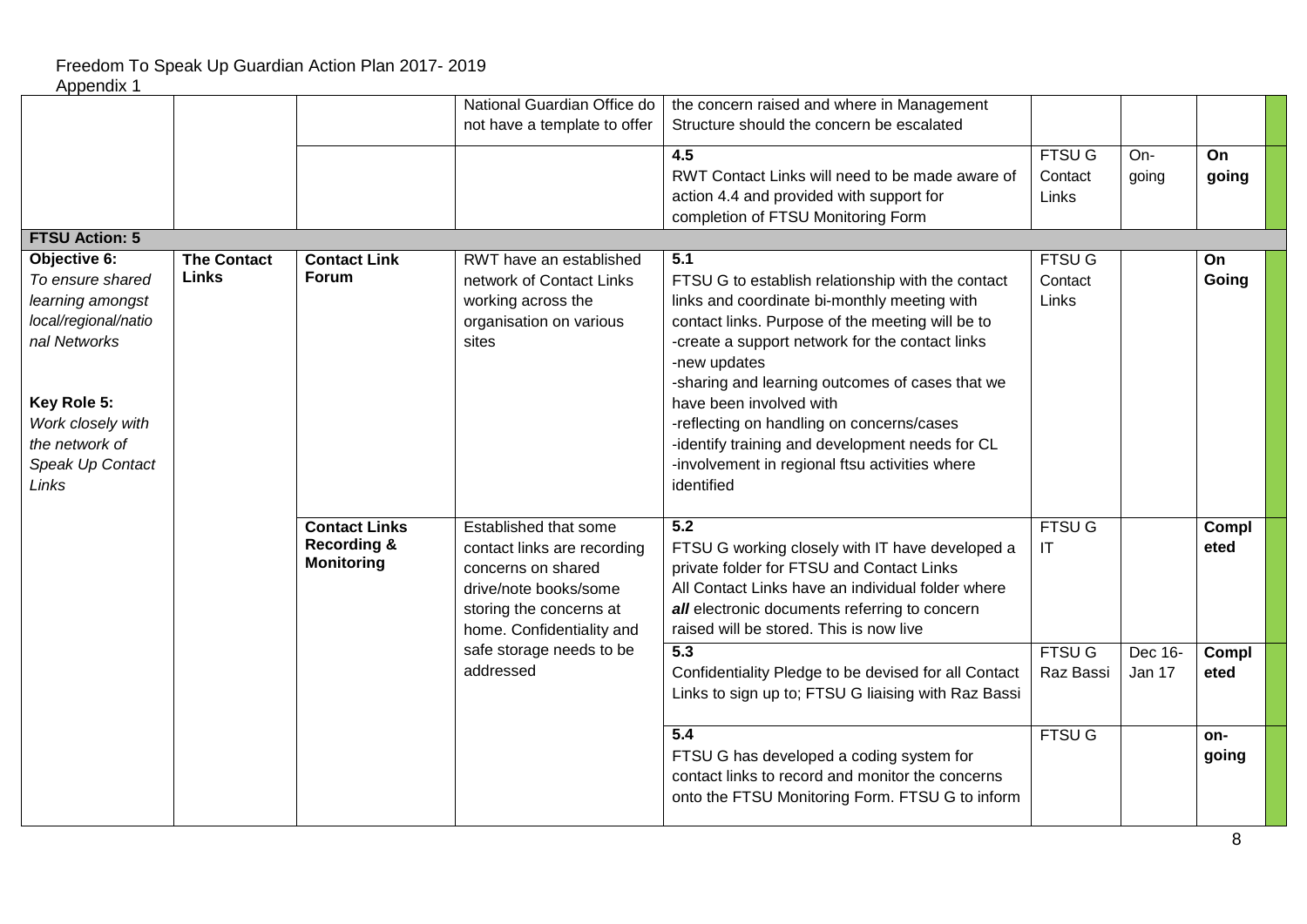|                               |                     |                             |                               | CL at next planned meeting                         |               |        |              |  |
|-------------------------------|---------------------|-----------------------------|-------------------------------|----------------------------------------------------|---------------|--------|--------------|--|
|                               |                     |                             |                               |                                                    |               |        |              |  |
|                               |                     |                             |                               |                                                    |               |        |              |  |
|                               |                     | <b>Vertical Integration</b> | VI is underway, FTSU G        | 5.5                                                | <b>FTSU G</b> |        | <b>Need</b>  |  |
|                               |                     | <b>Contact Links</b>        | has been to two practices     | FTSU G to explore with Practices and identify a    |               |        | to           |  |
|                               |                     |                             | to introduce FTSU             | Contact Link(s)                                    |               |        | progre<br>SS |  |
|                               |                     |                             |                               |                                                    |               |        |              |  |
| <b>FTSU Action: 6</b>         |                     |                             |                               |                                                    |               |        |              |  |
| Objective 2:                  | <b>Training and</b> | <b>Awareness</b>            | Identified that before roll   | 6.1                                                | <b>FTSU G</b> |        | On-          |  |
| To support and                | <b>Awareness</b>    | <b>Raising of FTSU</b>      | out the FTSU Comm             | FTSU G to update following forums about FTSU       |               |        | going        |  |
| help develop a                |                     |                             | Campaign a briefing with      | and creating a safe environment for speaking up    |               |        |              |  |
| culture where                 |                     |                             | Mangers within RWT needs      | -senior managers briefing                          |               |        |              |  |
| speaking up<br>becomes normal |                     |                             | to take place                 | -divisional manger team meeting<br>-matron meeting |               |        |              |  |
| practice to address           |                     |                             | Ideally concerns should in    | -nursing forums                                    |               |        |              |  |
| concerns                      |                     |                             | first place be raised with    | -consultants forum                                 |               |        |              |  |
|                               |                     |                             | their line management.        |                                                    |               |        |              |  |
|                               |                     |                             | FTSU G to explore some of     |                                                    |               |        |              |  |
| Key Role 2:                   |                     |                             | barriers to concerns raised   |                                                    |               |        |              |  |
| Acting as The Trust           |                     |                             | and managers receipt of       |                                                    |               |        |              |  |
| Independent lead              |                     |                             | concerns                      |                                                    |               |        |              |  |
| on supporting a               |                     |                             |                               |                                                    |               |        |              |  |
| culture of openness           |                     | <b>Training for</b>         | FTSU G to explore what        | 6.2                                                | FTSU G        | April  | On-          |  |
| and transparency              |                     | <b>Mangers</b>              | current training is available | FTSU G to work closely with Louise Nickel &        | Louise        | 2019   | going        |  |
|                               |                     |                             | to help mangers deal and      | Daniela Locke Organisation Development Lead to     | Nickel        | onward |              |  |
|                               |                     |                             | respond to concerns and       | develop a training package for Mangers to deal     | Daniela       | s      |              |  |
|                               |                     |                             | create a safe environment     | with concerns and create an environment to speak   | Locke         |        |              |  |
|                               |                     |                             | to speak up                   | up within their teams/wards/departments            |               |        |              |  |
|                               |                     |                             |                               |                                                    |               |        |              |  |
|                               |                     |                             |                               |                                                    |               |        |              |  |
|                               |                     |                             |                               |                                                    |               |        |              |  |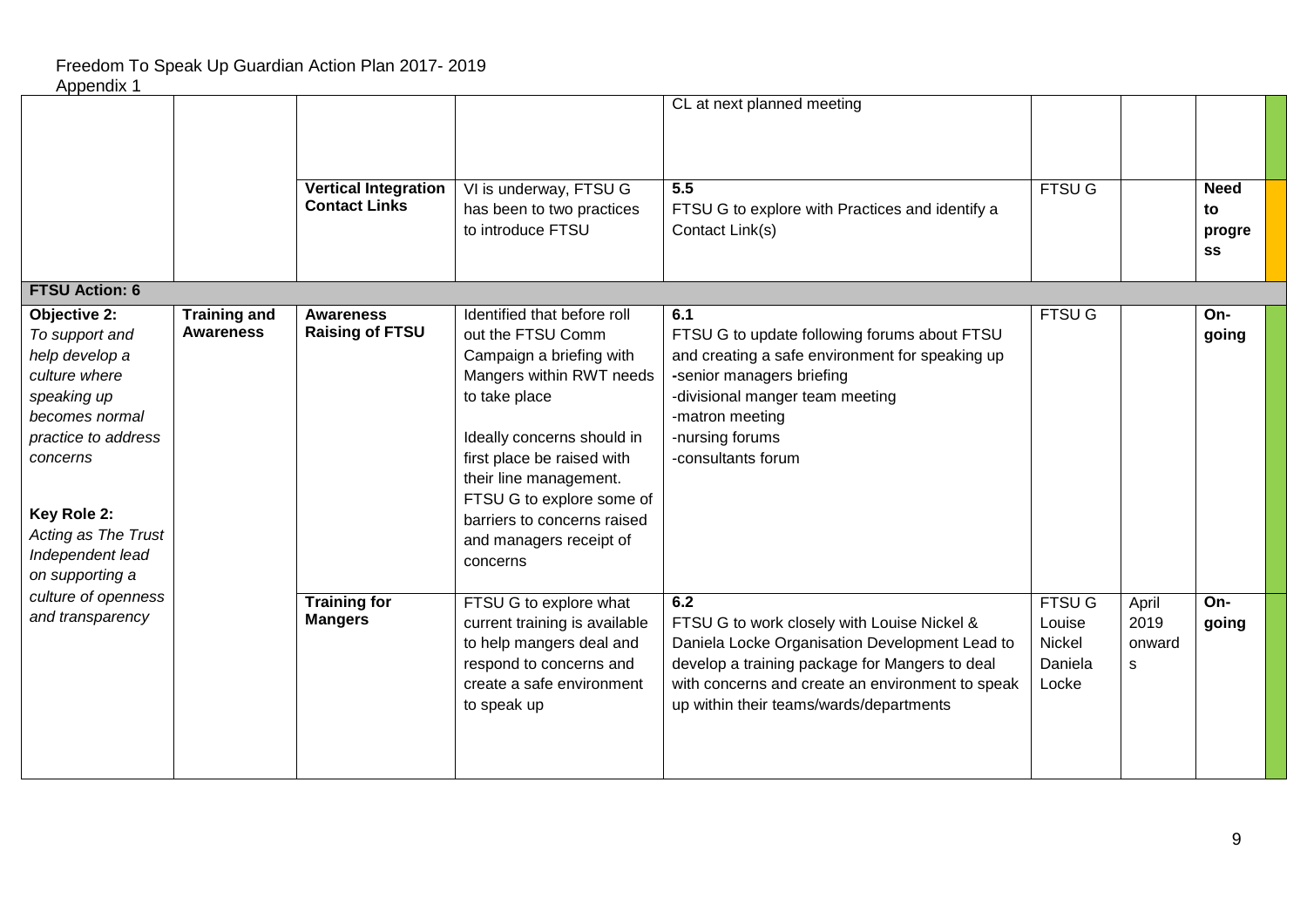|                                                                                                                                                 |                                                | <b>Training for staff</b>                                           |                                                               | 6.3<br>Develop training for staff identifying barriers in the<br>speaking up process, roles of FTSU Guardian and<br>support available                                                                                                                                                       |                                    | April<br>2019<br>onward<br>s | On-<br>going |
|-------------------------------------------------------------------------------------------------------------------------------------------------|------------------------------------------------|---------------------------------------------------------------------|---------------------------------------------------------------|---------------------------------------------------------------------------------------------------------------------------------------------------------------------------------------------------------------------------------------------------------------------------------------------|------------------------------------|------------------------------|--------------|
| <b>FTSU Action: 7</b>                                                                                                                           |                                                |                                                                     |                                                               |                                                                                                                                                                                                                                                                                             |                                    |                              |              |
| Objective 6:<br>To ensure shared<br>learning amongst<br>local/regional/natio<br>nal Networks                                                    | <b>RWT Trust</b><br><b>Board</b>               |                                                                     |                                                               | 7.1<br>FTSU G to provide updated reports to Trust Board<br>on a regular basis on actions/outcomes and<br>developments for FTSU at RWT                                                                                                                                                       | <b>FTSU G</b>                      |                              | On<br>going  |
| Key Role: 6<br>Developing and<br>producing regular<br>reports to monitor<br>the outcomes and<br>impact of Freedom<br>to Speak Up<br>Key Role: 7 | <b>Local Forums</b>                            | <b>Contact Link</b><br>Forum<br><b>Staff Side Forum</b>             |                                                               | 7.2<br>FTSU to share/reflect on concerns that have come<br>through via Contact Links and FTSU contact<br>details. Share learning outcomes<br>FTSU G to share good practice and link into staff<br>side as and when necessary for e.g. 'Road-shows'<br>Possibility to devise FTSU Newsletter | <b>FTSU G</b><br>Communi<br>cation |                              | On<br>going  |
| Reporting formally<br>to the RWT Board                                                                                                          | Regional<br><b>Forums</b>                      | <b>West midlands</b><br><b>Network for FTSU</b><br><b>Guardians</b> | Network was established<br>from National Conference<br>Oct 16 | 7.3<br>FTSU G attended regional network meeting                                                                                                                                                                                                                                             |                                    |                              | On<br>going  |
|                                                                                                                                                 | <b>National</b><br>Annual<br><b>Conference</b> |                                                                     |                                                               | 7.4<br>FTSU G to attend next national conference                                                                                                                                                                                                                                            | <b>FTSU G</b>                      |                              | On<br>going  |
|                                                                                                                                                 | Local<br><b>Authority</b>                      |                                                                     |                                                               | 7.5<br>FTSU G to explore with local authority, their<br>approach to raising concerns within a large<br>organisation and discover local authorities process<br>and procedures                                                                                                                | <b>FTSU G</b>                      |                              | On<br>going  |